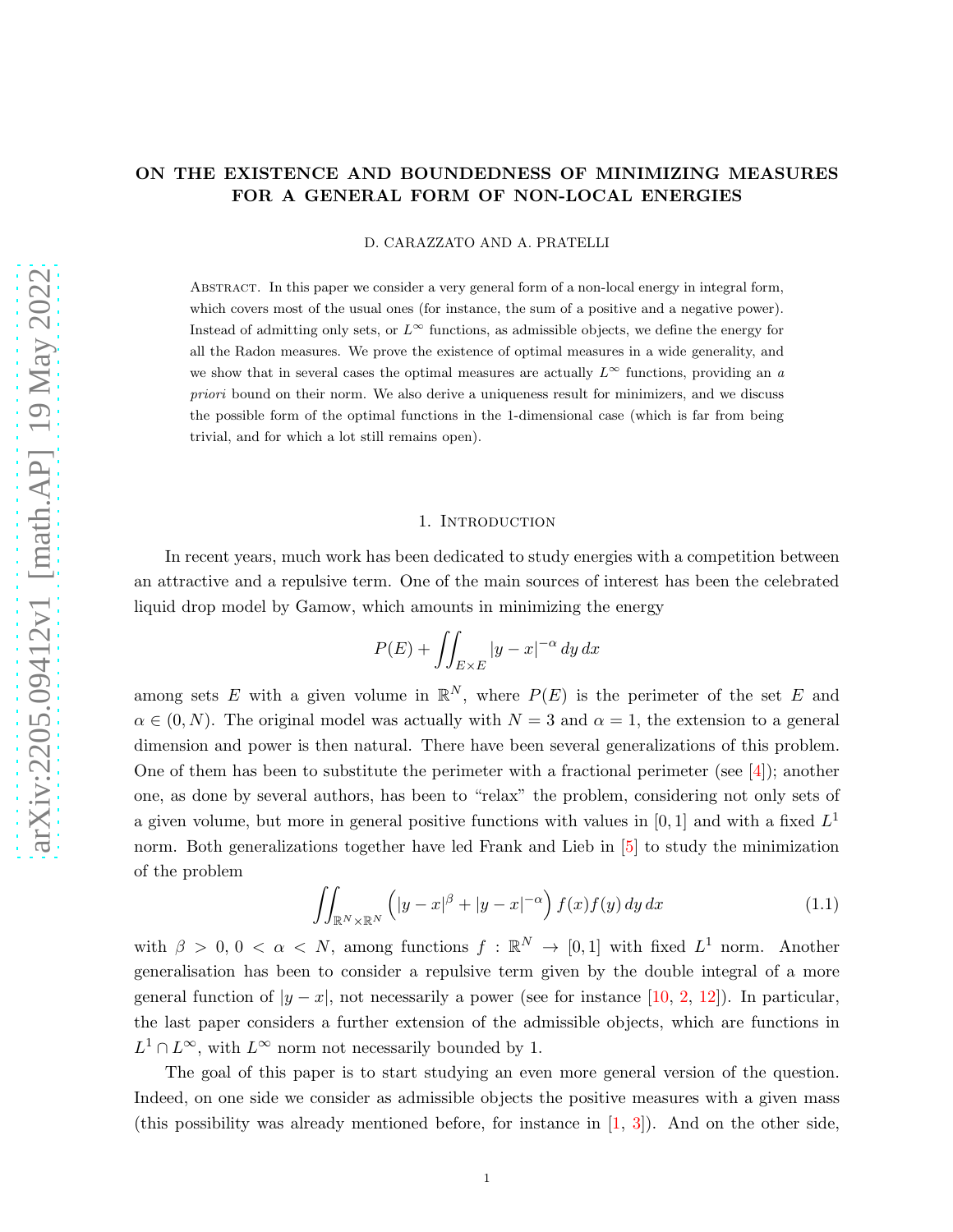we consider energies given by a quite general function  $\bar{g}(y-x)$ . That is, we aim to study the minimization of the quantity

$$
\mathcal{E}(\mu) = \iint_{\mathbb{R}^N \times \mathbb{R}^N} \bar{g}(y-x) \, d\mu(y) \, d\mu(x)
$$

among positive measures of given mass. Notice that the functional is well defined as soon as  $\bar{g}$  is l.s.c., and that  $\bar{g}$  must be assumed to be  $L^1_{loc}$ , since otherwise the energy of any measure is infinite. The "prototype" that we have in mind, considering the questions studied in the literature and in particular the energy [\(1.1\)](#page-0-0), is

<span id="page-1-0"></span>
$$
\bar{g}(v) = |v|^{-\alpha} + |v|^{\beta} \tag{1.2}
$$

with  $0 < \alpha < N$  and  $\beta > 0$ , but we are able to deal with a wide class of functions  $\bar{g}$ . We will prove under very weak assumptions that optimal measures exist and have bounded support. Moreover, under stronger but still quite general assumptions, we will prove that optimal measures are in fact bounded functions. In particular, in these cases, the problem among measures has the same solutions than the problem among  $L^{\infty}$  functions; in Remark [3.16](#page-20-0) we discuss the meaning of this fact in connection with what is observed in [\[5\]](#page-25-1). Both the existence and the regularity were already considered in recent papers, and shown under more rigid assumptions on the class of admissible objects or on the function g, see in particular  $[1]$  and  $[3]$ . In the next sections we will briefly describe these results, to make a comparison with the present setting.

It is important to observe immediately that the energy is 2-homogeneous, that is, for any constant  $\lambda > 0$  we have  $\mathcal{E}(\lambda \mu) = \lambda^2 \mathcal{E}(\mu)$ . As a consequence, we can restrict ourselves to consider the minimization problem among probability measures, since minimizers for any mass are then always the same measures, up to a multiplicative constant. We remark that this is a huge difference with respect to the problem considered only in the class of sets, or of the functions bounded by 1. Indeed, in those cases the minimizers are known heavily to depend on the mass that one is considering. This particular feature will be useful in Remark [3.16.](#page-20-0)

We remark also that, in some cases, it is known that optimal measures are unique (up to translations, of course), hence in particular radial; this was done for instance in  $\left[1, 8\right]$ , we will present a slightly revised version of their result in Theorem C. Also motivated by this, we will consider the minimization problem in two different classes; the first one is the class  $P$  of the probability measures on  $\mathbb{R}^N$ , and the second one is the subclass  $\mathcal{P}_{\rm rad}$  made by the radial ones. Of course the two problems are equivalent under the assumptions that guarantee that minimizers are radial, but the problem for radial densities can be interesting also more in general.

We state now our main results. The first one concerns the existence of optimal measures; it is much simpler to prove and it does not require any particular assumption, the function  $\bar{q}$  is not even assumed to be radial.

**Theorem A** (Existence of optimal measures). Let  $\bar{g}: \mathbb{R}^N \to \mathbb{R}^+$  be a l.s.c. and  $L^1_{loc}$  function such that  $\lim_{|x|\to+\infty} \bar{g}(x) = +\infty$ . Then, there exists a minimizer of the energy  $\mathcal E$  both in the class  $P$  and in the class  $P_{rad}$ . Moreover, the support of any optimal measure is contained in a ball of radius R, where R only depends on  $\bar{q}$ . More precisely, R needs only to be big enough so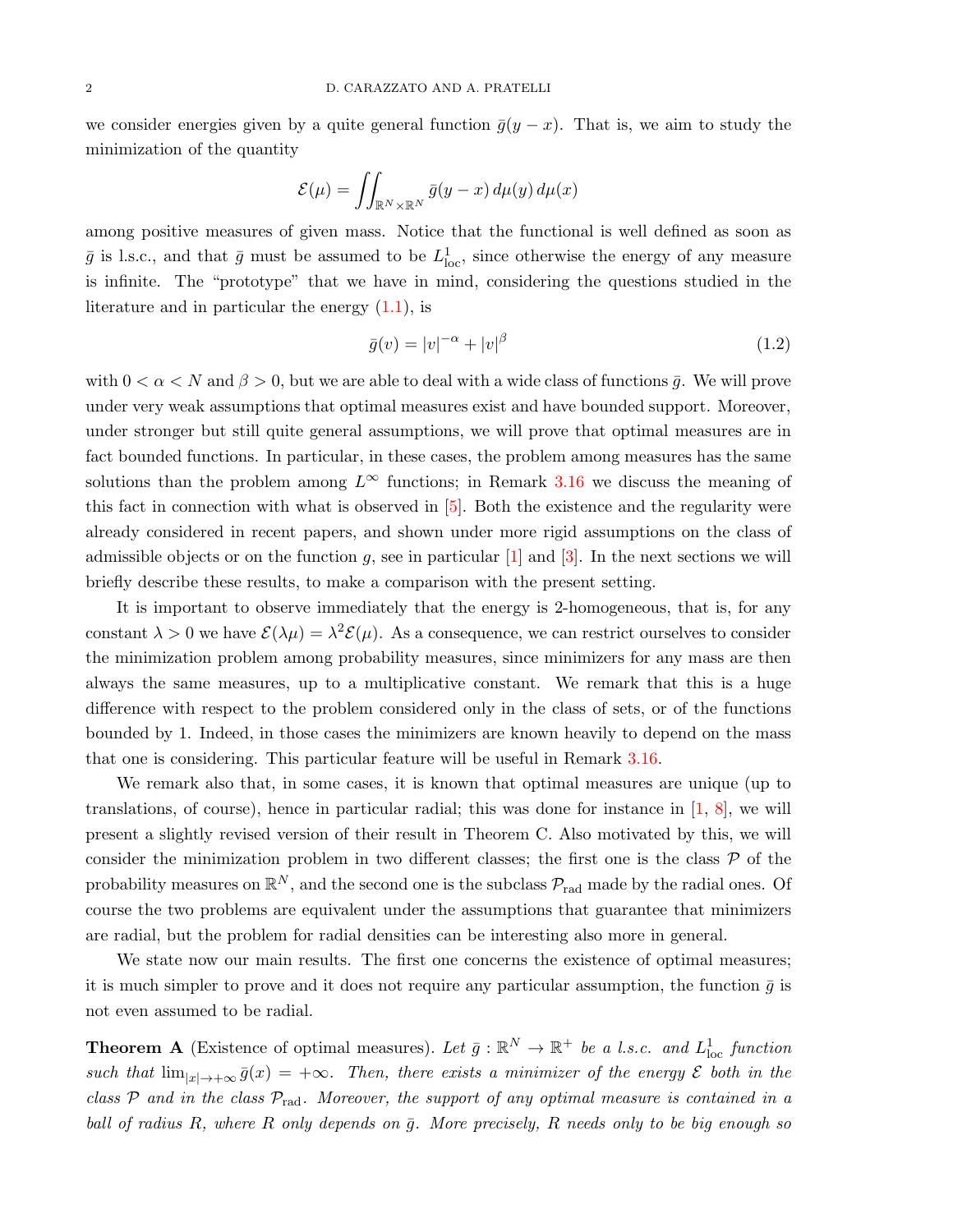that, for every  $|v| > R/4$ , the quantity  $\bar{g}(v)$  is larger than 24 times the energy of a ball of unit volume.

Our second result concerns the  $L^{\infty}$  property for optimal measures. It is much harder to obtain, and we can prove it in a quite wide context, but not as general as for Theorem A. Also motivated by the "standard case"  $(1.2)$ , we will consider the following assumption (as usually done, we denote by  $B(x, r)$  the ball centered at x and with radius r, and write  $B_r = B(0, r)$ .

(**H**) The function  $\bar{g}: \mathbb{R}^N \to \mathbb{R}^+$  is radial,  $L^1_{loc}$ , and its restriction to  $\mathbb{R}^N \setminus \{0\}$  is  $C^2$ . In addition, calling  $\bar{g}(v) = g(|v|)$ , there is a small radius  $r > 0$  such that  $\bar{g}$  is subharmonic in  $B_r \setminus \{0\}$ , g and g' are respectively decreasing and increasing in  $(0, r)$ , and  $g(0) = \lim_{t \searrow 0} g(t)$ .

We underline that the above assumption is extremely weak, and broadly covered by most of the examples already studied. Actually, a typical feature of any attraction-repulsion model is that the interaction energy at distance t explodes for  $t \searrow 0$ , it is first decreasing and then increasing, and explodes again for  $t \to \infty$ . So all the requests of assumption (H), except the subharmonicity in  $B_r \setminus \{0\}$ , are satisfied by basically any interesting radial model. Concerning the subharmonicity, this is also true for many but not all models. In particular, in the prototype case [\(1.2\)](#page-1-0), the function  $\bar{g}$  satisfies (H) whenever  $\alpha \geq N-2$  (this is consistent with the powers considered in  $[3]$ . An important variant of  $(1.2)$  is when a power is replaced by a logarithm. In particular, when  $N \ge 2$  then the function  $g(t) = \ln(t) + t^{-\alpha}$  satisfies (**H**) for any  $\alpha \ge N - 2$ , while for  $N \leq 2$  the function  $g(t) = t^{\beta} - \ln(t)$  satisfies (**H**) for any  $\beta > 0$ .

Notice that assumption  $(H)$  does not require that g explodes at 0, even though this is true in all the usual cases. Actually, if  $g(0)$  is finite then several technical points in the proofs are much simpler; of course, Dirac masses have finite energy if and only if  $g(0)$  is finite.

Our main result is then the following.

**Theorem B** ( $L^{\infty}$  bound for optimal measures). If  $\bar{g}: \mathbb{R}^{N} \to \mathbb{R}^{+}$  satisfies assumption (**H**) and  $\lim_{t\to\infty} g(t) = +\infty$ , there exists a constant  $M = M(N, g)$  such that the  $L^{\infty}$  bound  $\|\mu\|_{L^{\infty}} \leq M$ is true in the following cases:

(1) for any minimizer  $\mu$ , either in  $\mathcal P$  or in  $\mathcal P_{\rm rad}$ , if the support of  $\mu$  is convex and

<span id="page-2-0"></span>
$$
\limsup_{t \searrow 0} |g'(t)|t^N > 0; \tag{1.3}
$$

- (2) for any minimizer  $\mu$  in  $\mathcal{P}_{rad}$  (and also in  $\mathcal{P}$  if  $N = 1$ ), if  $\bar{g}$  is subharmonic in  $\mathbb{R}^N \setminus \{0\}$ , strictly subharmonic in some  $B_r \setminus \{0\}$ , and [\(1.3\)](#page-2-0) holds;
- (3) for at least a minimizer  $\mu$  in the class  $\mathcal{P}_{rad}$  (and also in  $\mathcal{P}$  if  $N = 1$ ) if  $\bar{g}$  is subharmonic in  $\mathbb{R}^N \setminus \{0\}.$

It is important to notice that, in the above claim, there is a big difference between the first two cases and the last one. More precisely, in the first two cases we prove that every minimizer is in  $L^{\infty}$ , while in the third case we only prove the existence of *some* bounded minimizer. The reason why this happens is that to obtain the boundedness of an optimal measure we need the convexity of the support, and this is explicitely asked in the first case; instead, in the other cases, part of the proof is to obtain this convexity, and to get it we need the "global" subharmonicity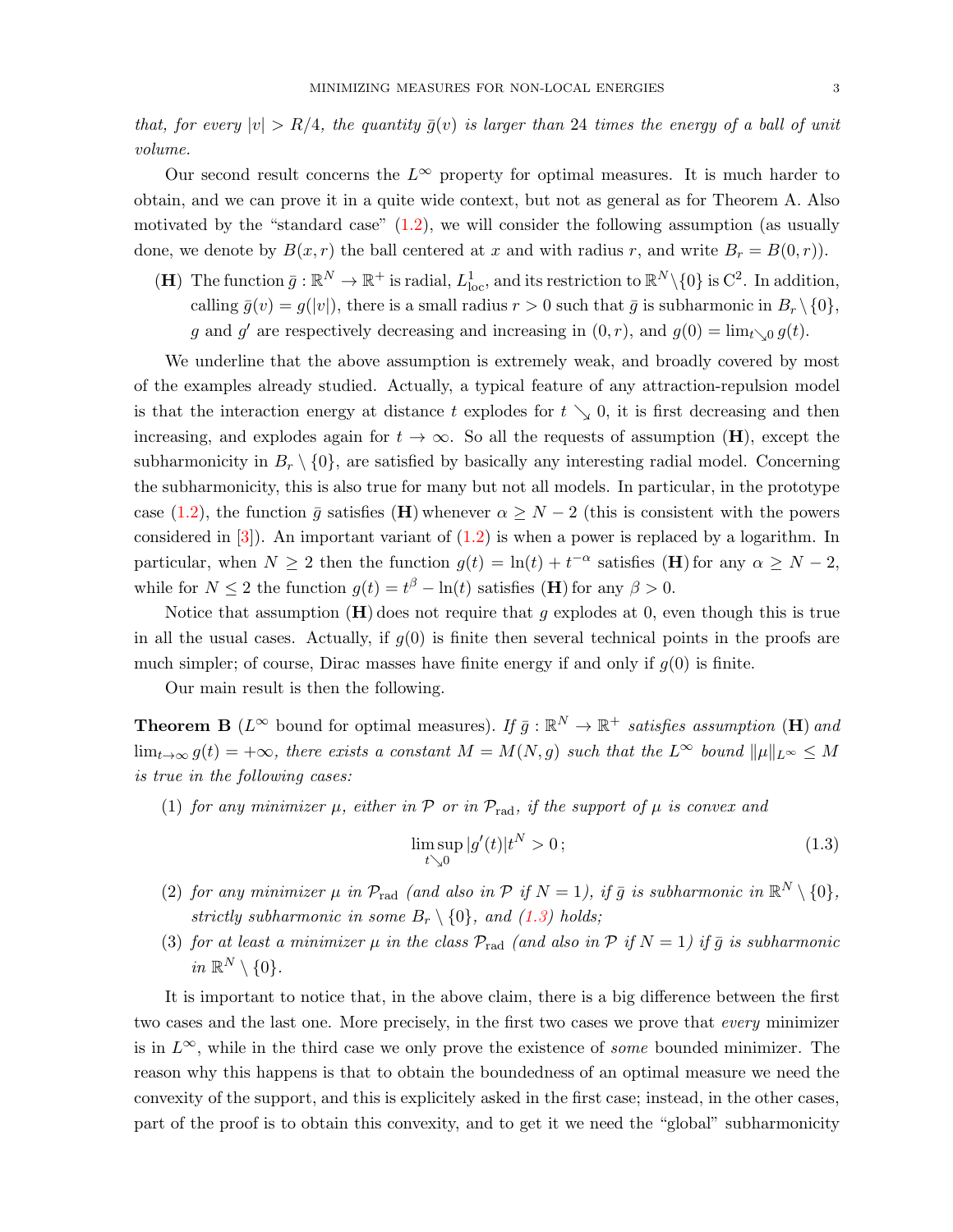of g (by global we mean "in the whole  $\mathbb{R}^N \setminus \{0\}$ "). This global subharmonicity is not needed in case (1) above since the convexity is guaranteed by assumption. In addition, the global subharmonicity can give the convexity of the support of *every* optimal measure only if it is strict in some small punctured ball  $B_r \setminus \{0\}$  and [\(1.3\)](#page-2-0) holds, and this is why also case (2) works for every optimal measure. In case (3) we work by approximation, and this provides some  $L^{\infty}$ minimizer, obtained as weak<sup>\*</sup> limit of  $L^{\infty}$  minimizers of the approximating problems, but not necessarily all the minimizers can be obtained in this way. This is not just a technical failure; indeed, we can easily notice that the  $L^{\infty}$  property for every minimizer is in general false under the assumptions of case (3) of the above Theorem. To notice that, it is enough to consider the map  $g:(0,+\infty) \to \mathbb{R}^+$  given by  $g(t) = 1$  for  $0 \le t \le 1$  and  $g(t) = (t-1)^3$  for  $t \ge 1$ . It is immediately seen that the corresponding map  $\bar{g}$  satisfies (**H**) with  $r = 1$  and is globally subharmonic, hence the above result guarantees the existence of some  $L^{\infty}$  minimizer. But in fact, it is obvious that a measure is a minimizer if and only if its support has diameter less than 1; therefore, there are  $L^{\infty}$  minimizers, but also singular ones, for instance any Dirac mass.

**Remark 1.1** (The energies of the form  $(1.2)$  covered by Theorem B). With an elementary calculation, we can determine for which energies of the form [\(1.2\)](#page-1-0) Theorem B can be applied. In particular, case (1) can be applied whenever  $\alpha \geq N-1$ , case (2) whenever  $\alpha \geq N-1$  and  $\beta \geq 2 - N$ , and case (3) whenever  $\alpha \geq N - 2$  and  $\beta \geq 2 - N$  (so in particular in all cases if  $N = 2$ ).

Our last result concerns the uniqueness of the optimal measure  $-$ of course, up to a translation. As we said above, this uniqueness has been already established in some cases; more precisely, in [\[1\]](#page-25-5) it is shown that it is true if  $\bar{g}$  is of the form [\(1.2\)](#page-1-0) with any  $0 < \alpha < N$  and  $\beta = 2$ , while in [\[8\]](#page-25-7) this is generalised to cover again any  $0 < \alpha < N$ , and any  $2 \le \beta \le 4$ . The uniqueness up to translation of minimizers is of course of great importance. Indeed, on one side it eliminates any difference between "any minimizer" and "some minimizer" in the above Theorem B; and on the other side, it eliminates any difference between minimizing in  $P$  and in  $\mathcal{P}_{\text{rad}}$ . Essentially putting together the approach of [\[8\]](#page-25-7) and the properties of the positive definite functions (which will be formally defined in Section [4\)](#page-21-0) we obtain then the following result.

**Theorem C** (Uniqueness and radiality of optimal measures). Let  $\bar{g}(x) = \bar{h}(x) + |x|^{\beta}$  be a function satisfying (H), with  $2 \le \beta \le 4$ . If  $\bar{h}$  is strongly positive definite, there is some minimal measure  $\bar{\mu} \in \mathcal{P}$  which belongs to  $\mathcal{P}_{rad}$ , and if  $\bar{h}$  is strictly strongly positive definite then  $\bar{\mu}$  is the unique minimal measure up to translations. If  $\bar{h}$  is subharmonic in  $\mathbb{R}^N \setminus \{0\}$  and radially decreasing, then it is also strongly positive definite, so in particular there is some minimal measure  $\bar{\mu} \in \mathcal{P}$ which belongs to  $\mathcal{P}_{rad}$ . If in addition  $\bar{h}$  is strictly subharmonic in some  $B_r \setminus \{0\}$ , then there is a radius  $R_1$  such that the support of every minimal measure in  $P$  is a ball of radius  $R_1$ .

We conclude this introduction by presenting the plan of the paper, which is very symple. First of all, in Section [2,](#page-4-0) we give the proof of Theorem A. Then, Section [3](#page-5-0) is devoted to show Theorem B; to do so, we will first present the potential and study its main properties, in Section [3.1;](#page-5-1) then we study the convexity of the support of optimal measures in Section [3.2;](#page-6-0) then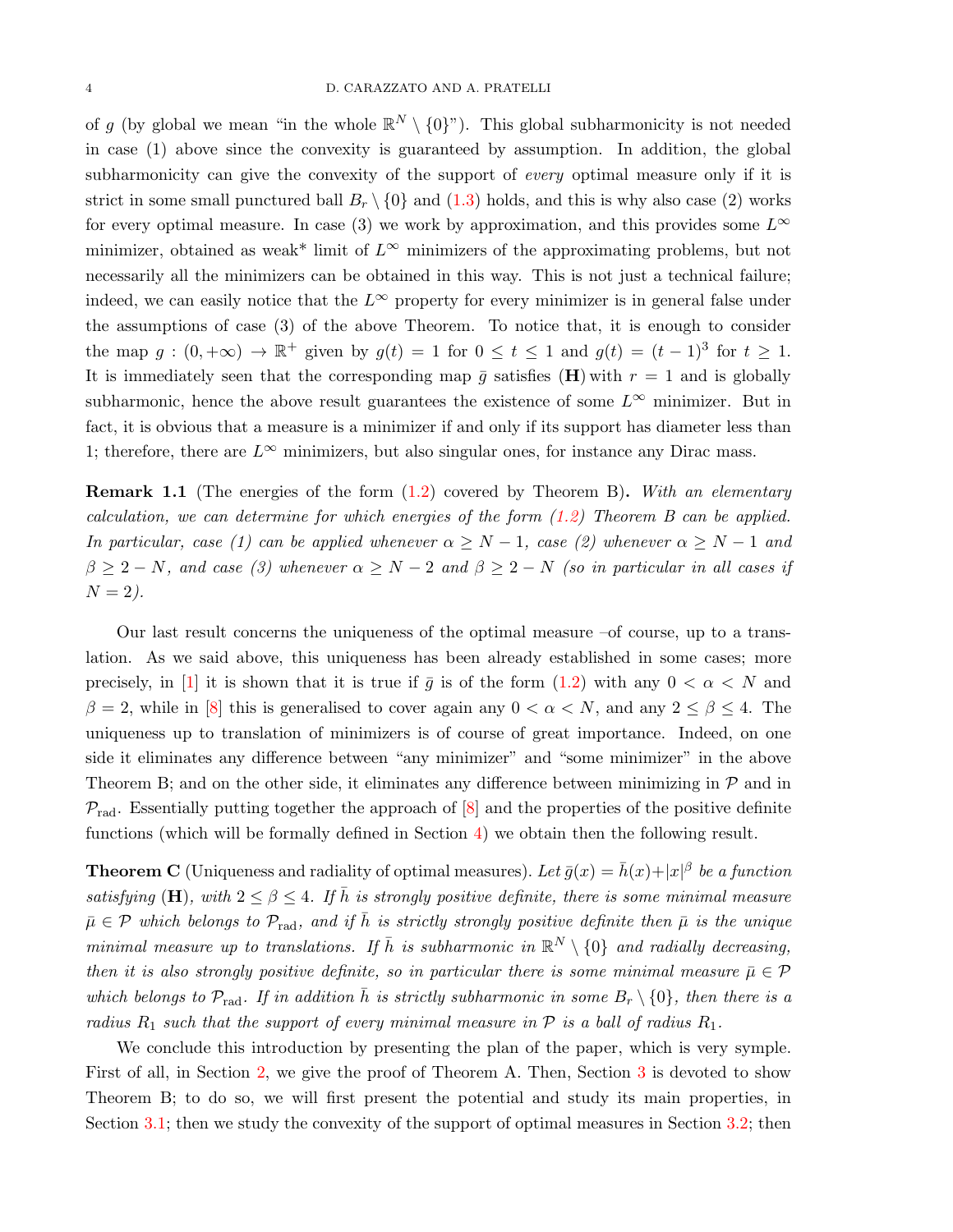<span id="page-4-0"></span>we present our main "geometric" estimates in Section [3.3;](#page-11-0) and finally we put everything to get the proof of Theorem B in Section [3.4.](#page-14-0) Afterwards, Section [4](#page-21-0) is devoted to show Theorem C.

## 2. The proof of Theorem A

This section only contains the proof of Theorem A, which only requires a rather standard argument.

*Proof of Theorem A.* We can assume without loss of generality that  $\bar{g}$  is symmetric, since the energy does not change if we replace it by  $v \mapsto (\bar{g}(v) + \bar{g}(-v))/2$ . Since  $\bar{g} \in L^1_{loc}(\mathbb{R}^N;\mathbb{R}^+)$ , then we have  $I \leq I' < +\infty$ , having set

$$
I := \inf \{ \mathcal{E}(\mu) : \mu \in \mathcal{P} \}, \qquad I' := \inf \{ \mathcal{E}(\mu) : \mu \in \mathcal{P}_{\text{rad}} \}.
$$

Let us call for brevity  $C = 24I'$ , and let  $R > 0$  be such that  $\bar{g}(v) > C$  for every  $v \in \mathbb{R}^N$ ,  $|v| > R/4$ . Let us now take a measure  $\mu$ , either in  $\mathcal{P}$  or in  $\mathcal{P}_{rad}$ , such that  $\mathcal{E}(\mu) < 2I'$ . We claim that there exists some  $\bar{x} \in \mathbb{R}^N$  such that  $\mu(B(\bar{x}, R/4)) > 1/2$ . Indeed, otherwise we have

$$
\mathcal{E}(\mu) = \iint_{\mathbb{R}^N \times \mathbb{R}^N} \bar{g}(y-x) \, d\mu(y) \, d\mu(x) \ge \int_{\mathbb{R}^N} \int_{\mathbb{R}^N \setminus B(x,R/4)} \bar{g}(y-x) \, d\mu(y) \, d\mu(x) > \frac{C}{2} > \mathcal{E}(\mu) \,,
$$

which is absurd. Then, the existence of  $\bar{x} \in \mathbb{R}^N$  so that  $\mu(B(\bar{x}, R/4)) > 1/2$  follows. We can reduce ourselves to assume that

$$
\mu\big(B_{R/2})\big) > \frac{1}{2}.
$$

Indeed, in the general case when  $\mu \in \mathcal{P}$  it is harmless to assume that  $\bar{x} \equiv 0$ , up to a translation, so there is even no need of passing from  $R/4$  to  $R/2$ . Instead, in the radial case –where a translation is not possible– the above estimate is clearly true if  $|\bar{x}| \leq R/4$ . And in turn, we can exclude that  $|\bar{x}| > R/4$ , because if this happens then the balls  $B(\bar{x}, R/4)$  and  $B(-\bar{x}, R/4)$  are disjoint, and since  $\mu$  is radial we obtain  $\mu(\mathbb{R}^N) \geq \mu(B(\bar{x}, R/4)) + \mu(B(-\bar{x}, R/4)) = 2\mu(B(\bar{x}, R/4)) > 1$ , which is absurd.

Let us now call  $\eta = \mu(\mathbb{R}^N \setminus B_R) \in [0, 1/2]$ , and let  $\mu^-$  be the restriction of  $\mu$  to  $B_R$ , that is a measure with mass  $1 - \eta$ . Then, we have

$$
\mathcal{E}(\mu) = \iint_{\mathbb{R}^N \times \mathbb{R}^N} \bar{g}(y - x) d\mu(y) d\mu(x) \ge \mathcal{E}(\mu^-) + 2 \int_{B_{R/2}} \int_{\mathbb{R}^N \times B_R} \bar{g}(y - x) d\mu(y) d\mu(x)
$$
  
\n
$$
\ge \mathcal{E}(\mu^-) + 2C\mu(B_{R/2})\mu(\mathbb{R}^N \setminus B_R) \ge \mathcal{E}(\mu^-) + C\eta.
$$

Keeping in mind that  $\mathcal E$  is 2-homogeneous, that  $C = 24I' > 12\mathcal E(\mu)$ , and that  $(1 - \eta)^{-2} \leq 1 + 6\eta$ since  $0 \leq \eta \leq 1/2$ , we can estimate

$$
\mathcal{E}((1-\eta)^{-1}\mu^{-}) = (1-\eta)^{-2}\mathcal{E}(\mu^{-}) \le (1+6\eta)\mathcal{E}(\mu^{-}) \le (1+6\eta)(\mathcal{E}(\mu)-C\eta) \le \mathcal{E}(\mu)-\frac{C}{2}\eta.
$$

Therefore, the measure  $(1 - \eta)^{-1}\mu$ , which is a probability measure concentrated in  $B_R$ , and which is radial if so is  $\mu$ , has energy lower than  $\mu$ , and actually strictly lower unless  $\mu$  itself is concentrated in  $B_R$ .

Summarizing, from any minimizing sequence for the energy (either in  $\mathcal P$  or in  $\mathcal P_{rad}$ ) we can construct another minimizing sequence, which is done by measures concentrated in the ball  $B_R$ .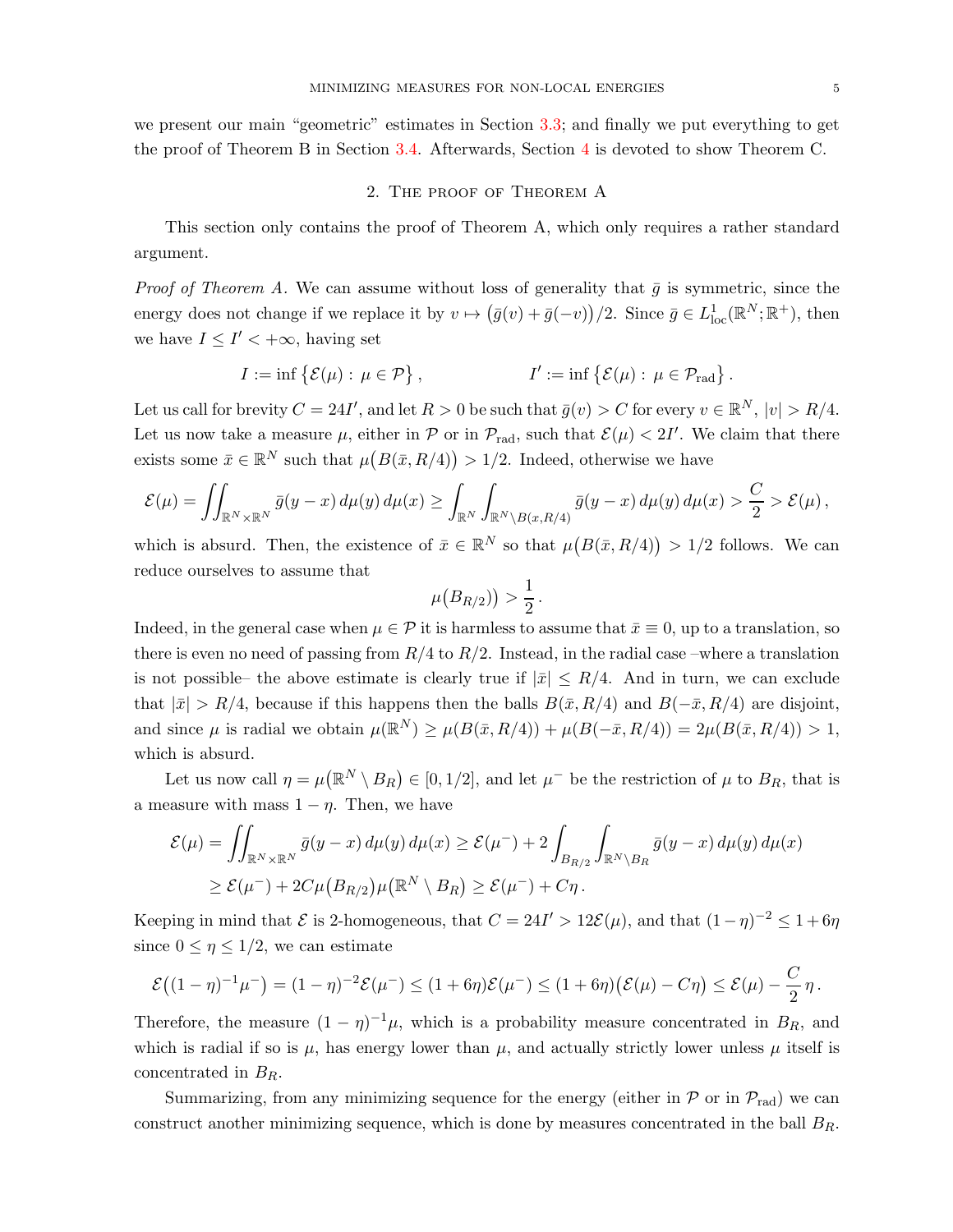By lower semicontinuity of the energy, any weak limit of this latter minimizing sequence is a minimizer (observe that a weak limit of radial measures is clearly still radial). This gives the required existence of minimizer of the energy both in  $P$  and in  $P_{rad}$ . Moreover, by the above calculation we obtain that *every* minimizer is concentrated in a ball of radius R.

#### 3. The proof of Theorem B

<span id="page-5-0"></span>This is the main section of the paper, and it is devoted to show Theorem B. In particular, in Section [3.1](#page-5-1) we present the definition and the main properties of the potential; in Section [3.2](#page-6-0) we prove the convexity of the support of optimal measures in some cases; in Section [3.3](#page-11-0) we give the main geometric estimates that we need for the proof of the Theorem; and in Section [3.4](#page-14-0) we present the proof.

<span id="page-5-1"></span>3.1. The potential and its main property. The aim of this first section is to show that the potential constantly attains its minimum on the support of any minimising measure. Let us be more precise. First of all, we present the (standard) definition of potential. Notice that, in order to define the potential, we assume the function  $\bar{g}$  to be symmetric (but not necessarily radial). However, as already noticed in the proof of Theorem A, this assumption can always be done without loss of generality, since the problem with the function  $\bar{g}$  is completely equivalent to the problem with the function  $v \mapsto (\bar{g}(v) + \bar{g}(-v))/2$ .

**Definition 3.1** (Potential). Given a l.s.c., symmetric and  $L^1_{loc}$  function  $\bar{g}: \mathbb{R}^N \to \mathbb{R}^+$ , for any positive measure  $\mu$  we call potential associated to  $\mu$  the function  $\psi_{\mu} : \mathbb{R}^N \to \mathbb{R}^+$  defined as

$$
\psi_{\mu}(x) = \int_{\mathbb{R}^N} \bar{g}(y-x) \, d\mu(y) \, .
$$

Similarly, for any function  $f \in L^1(\mathbb{R}^N)$ , either positive or bounded and compactly supported, the potential associated to f is the function  $\psi_f : \mathbb{R}^N \to \mathbb{R}$  given by

$$
\psi_f(x) = \int_{\mathbb{R}^N} \bar{g}(y-x) f(y) \, dy \, .
$$

An immediate but crucial property of the potential is that

<span id="page-5-3"></span><span id="page-5-2"></span>
$$
\mathcal{E}(\mu) = \int_{\mathbb{R}^N} \psi_{\mu}(x) d\mu(x).
$$
 (3.1)

As a consequence, it is easy to guess that, whenever  $\mu$  is an optimal measure, the potential attains its minimum over the support of  $\mu$ . A similar result has been already proved under different assumptions in many earlier papers, for instance  $[1, 3]$  $[1, 3]$ . We now prove this fact under very weak assumptions, which do not even guarantee the existence of optimal measures –of course, if  $\bar{g}$  is so that there are no minimizers of the energy, then the result is emptily true.

<span id="page-5-4"></span>**Proposition 3.2.** Let  $\bar{g}$  :  $\mathbb{R}^N \to \mathbb{R}^+$  be a l.s.c., symmetric and  $L^1_{loc}$  function. Let  $\mu$  be a minimizer of the energy, either in  $P$  or in  $P_{rad}$  (in this latter case we also assume  $\bar{g}$  to be radial). Then we have

$$
\psi_{\mu}(x) = \mathcal{E}(\mu) \quad \text{for } \mu \text{-}a.e. \ x \in \text{spt}(\mu) \,, \qquad \psi_{\mu}(x) \ge \mathcal{E}(\mu) \quad \text{for } \mathscr{L}^{N}\text{-}a.e. \ x \in \mathbb{R}^{N} \,. \tag{3.2}
$$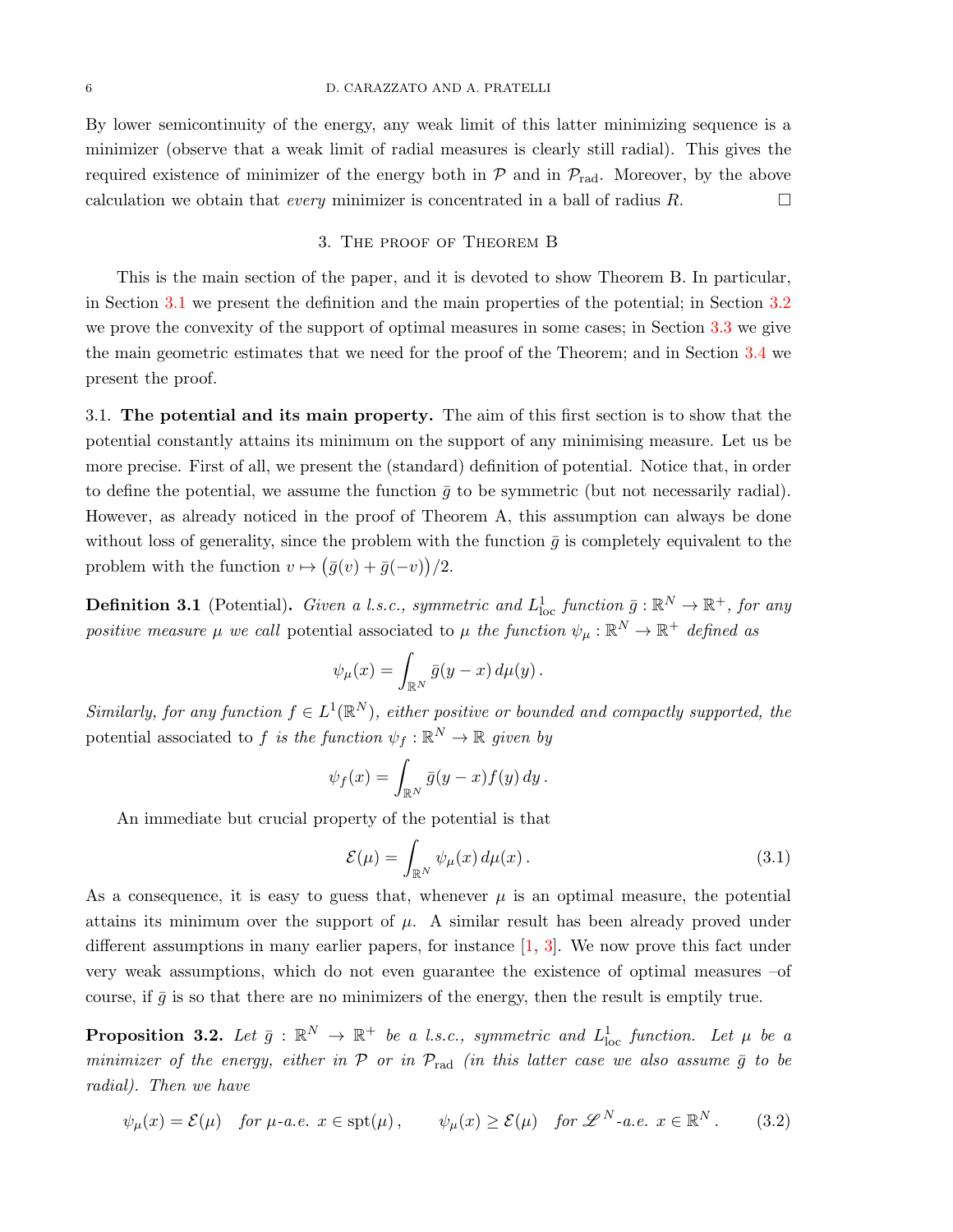*Proof.* We start by showing that  $\psi_{\mu}$  is constant  $\mu$ -a.e. in the support of  $\mu$ . The fact that this constant is exactly  $\mathcal{E}(\mu)$  will then be an obvious consequence of [\(3.1\)](#page-5-2). If the claim is false, then there are two constants  $\lambda_1 < \lambda_2$  and two measures  $\mu'$ ,  $\mu'' \leq \mu$  with  $\|\mu'\| = \|\mu''\| > 0$ , radial if so are  $\mu$  and  $\bar{q}$ , and such that

$$
\psi_{\mu}(x) \leq \lambda_1
$$
 for  $\mu$ -a.e.  $x \in \text{spt}(\mu')$ ,  $\psi_{\mu}(x) \geq \lambda_2$  for  $\mu$ -a.e.  $x \in \text{spt}(\mu'')$ .

For any  $0 < \varepsilon < 1$ , the measure  $\mu_{\varepsilon} = \mu + \varepsilon(\mu' - \mu'')$  is still a positive, probability measure, and it is radial if so is  $\mu$ . An easy calculation gives us that

$$
\mathcal{E}(\mu_{\varepsilon})-\mathcal{E}(\mu)=2\varepsilon\iint_{\mathbb{R}^N}\psi_{\mu}(x)d(\mu'-\mu'')(x)+\varepsilon^2\mathcal{E}(\mu'-\mu'')\leq 2\varepsilon\|\mu'\|(\lambda_1-\lambda_2)+\varepsilon^2\mathcal{E}(\mu'-\mu''),
$$

and then we derive that  $\mathcal{E}(\mu_{\varepsilon}) < \mathcal{E}(\mu)$  for  $\varepsilon \ll 1$ , contradicting the minimality of  $\mu$ . The first property in [\(3.2\)](#page-5-3) is then established.

Concerning the second one, let us assume that it is false. Then, there exists some  $\lambda < \mathcal{E}(\mu)$ and some bounded Borel set  $E \subseteq \mathbb{R}^N$ , with strictly positive Lebesgue measure, such that

$$
\psi_{\mu}(x) \leq \lambda
$$
 for  $\mathscr{L}^{N}$ -a.e.  $x \in E$ .

The set E can be taken radially symmetric if  $\mu$  and  $\bar{g}$  are radial. Notice that, by the first property in [\(3.2\)](#page-5-3),  $\mu(E) = 0$ . This time, for  $0 < \varepsilon < |E|^{-1}$  we set

$$
\mu_{\varepsilon} = (1 - \varepsilon |E|) \mu + \varepsilon \mathscr{L}^{N} \mathsf{L} E = \mu + \varepsilon \big( \mathscr{L}^{N} \mathsf{L} E - |E| \mu \big) ,
$$

which is again a positive probability measure, radial if so are  $\mu$  and  $\bar{q}$  (and then E). We have

$$
\mathcal{E}(\mu_{\varepsilon}) - \mathcal{E}(\mu) = 2\varepsilon \int_{\mathbb{R}^N} \psi_{\mu}(x) d(\mathscr{L}^N \mathsf{L} E(x) - |E|\mu)(x) + \varepsilon^2 \mathcal{E}(\mathscr{L}^N \mathsf{L} E - |E|\mu)
$$
  

$$
\leq 2\varepsilon (\lambda - \mathcal{E}(\mu))|E| + \varepsilon^2 \mathcal{E}(\mathscr{L}^N \mathsf{L} E - |E|\mu).
$$

Since E is bounded and  $\bar{g} \in L^1_{loc}$ , and since  $\mu$  has finite energy and is compactly supported by Theorem A, we derive that  $\mathcal{E}(\mathcal{L}^N \mathsf{L} E - |E|\mu) < +\infty$ . By the fact that  $\lambda < \mathcal{E}(\mu)$ , we deduce that  $\mathcal{E}(\mu_{\varepsilon}) < \mathcal{E}(\mu)$  for  $\varepsilon \ll 1$ , contradicting the minimality of  $\mu$ . Also the second property in  $(3.2)$  is then obtained.

<span id="page-6-1"></span>**Remark 3.3.** Keeping in mind that  $\psi_{\mu}$  is l.s.c. on spt $\mu$  and continuous on  $\mathbb{R}^N\setminus \text{spr}\mu$ , from [\(3.2\)](#page-5-3) we actually deduce

$$
\psi_{\mu}(x) \leq \mathcal{E}(\mu)
$$
 for every  $x \in \text{spt}(\mu)$ ,  $\psi_{\mu}(x) \geq \mathcal{E}(\mu)$  for every  $x \notin \text{spt}(\mu)$ .

<span id="page-6-0"></span>3.2. The convexity of the support of optimal measures. In this section we show that the support of an optimal measure is convex in some cases. As in Section [3.1,](#page-5-1) our assumptions are not strong enough to guarantee the existence of optimal measures, hence what we prove is that every minimizing measure, if any, has convex support. We start with the 1-dimensional case.

<span id="page-6-2"></span>**Proposition 3.4.** Let  $\bar{g}: \mathbb{R} \to \mathbb{R}^+$  be a l.s.c., symmetric and  $L^1_{loc}$  function, whose restriction to  $(0, +\infty)$  is convex, and strictly convex in a right neighborhood of 0. Let  $\mu$  be a measure which minimizes the energy either in  $P$  or in  $P_{rad}$ . Then the support of  $\mu$  is a closed segment.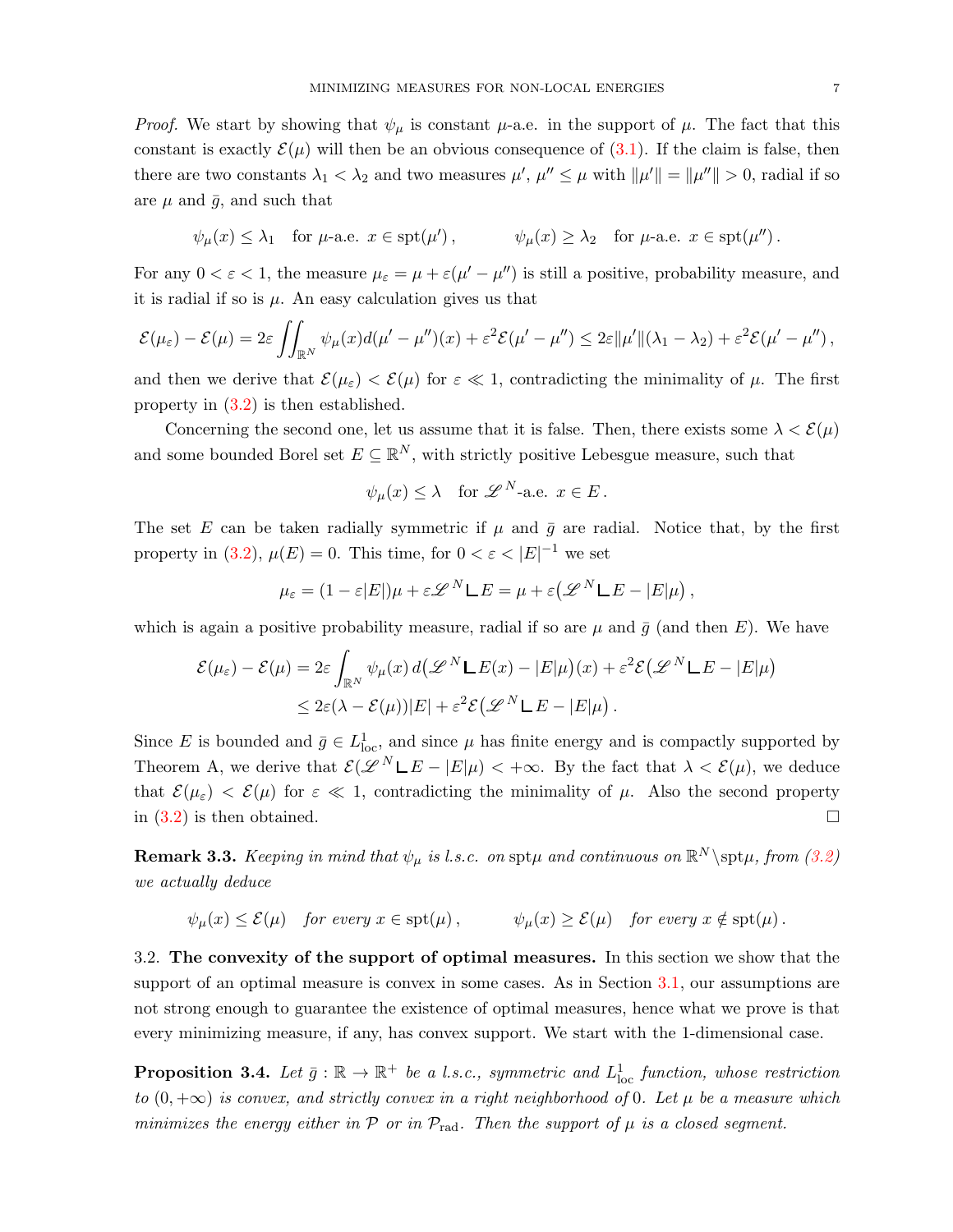*Proof.* Let us assume that  $\mu$  is a minimal measure, either in  $\mathcal{P}$  or in  $\mathcal{P}_{rad}$ , and that its support is not a segment. As a consequence, there is an open segment  $(a, b) \subseteq \mathbb{R}$  such that  $\text{spt}(\mu)$  does not intersect  $(a, b)$ , but it contains both  $\{a\}$  and  $\{b\}$ .

By construction, the function  $\psi_{\mu}$  is convex in the interval  $(a, b)$ . Moreover, it is *strictly* convex in  $(a, a+\varepsilon)$  and in  $(b-\varepsilon, b)$  for some  $\varepsilon > 0$ , much smaller than  $b-a$ . By Proposition [3.2,](#page-5-4) we deduce that  $\psi_{\mu} \geq \mathcal{E}(\mu)$  in the whole open segment  $(a, b)$ , and that, up to possibly decrease the value of  $\varepsilon > 0$ , the inequality is strict in  $(a, a + \varepsilon) \cup (b - \varepsilon, b)$ . Consequently, and again up to further decrease  $\varepsilon$ , the function  $\psi_{\mu}$  is either strictly decreasing in  $(a, a + \varepsilon)$ , or strictly increasing in  $(b - \varepsilon, b)$ , or both. By symmetry, we assume without loss of generality that  $\psi_{\mu}$  is strictly decreasing in  $(a, a + \varepsilon)$ . Let us now notice that

<span id="page-7-0"></span>
$$
\psi_{\mu}(a) + \psi_{\mu}(a+\varepsilon) - 2\psi_{\mu}(a+\varepsilon/2) = \int_{x \in \mathbb{R}} \bar{g}(a-y) + \bar{g}(a+\varepsilon-y) - 2\bar{g}(a+\varepsilon/2-y) d\mu(y). \tag{3.3}
$$

Since  $\bar{g}$  is convex in  $(0, +\infty)$  and symmetric, and since  $\varepsilon < b - a$ , for  $\mu$ -a.e. y we have that

$$
\bar{g}(a-y)+\bar{g}(a+\varepsilon-y)-2\bar{g}(a+\varepsilon/2-y)\geq 0.
$$

Inserting this estimate in [\(3.3\)](#page-7-0) we deduce that

$$
\psi_{\mu}(a) \ge 2\psi_{\mu}(a+\varepsilon/2) - \psi_{\mu}(a+\varepsilon) > \psi_{\mu}(a+\varepsilon/2),
$$

where we have also used that  $\psi_{\mu}$  is strictly decreasing in  $(a, a + \varepsilon)$ . And finally, this is absurd since  $\psi_{\mu}(a+\varepsilon/2) > \mathcal{E}(\mu)$ , as already noticed, while  $\psi_{\mu}(a) \leq \mathcal{E}(\mu)$  by Proposition [3.2](#page-5-4) and since  $\psi_{\mu}$  is l.s.c. by construction.

The idea of the proof in the general case when  $N \geq 2$  is similar, one only needs more care in the construction. A geometrical property that we are going to use is the following one.

<span id="page-7-1"></span>**Lemma 3.5.** For any  $N \geq 2$ , there exists a geometrical constant  $C_N > 1$  such that, if  $\delta$ ,  $\eta$ ,  $d$ ,  $r$ are four positive numbers such that

$$
\eta > C_N \delta \,, \qquad d > C_N \eta, \qquad r > C_N d \,,
$$

then one has

<span id="page-7-2"></span>
$$
\frac{\mathcal{H}^{N-1}\Big(\Big\{x\in\partial B(0,r):\ \big|x-(r-\eta)\mathrm{e}_1\big|\in(d,d+\delta)\Big\}\Big)}{(N-1)\omega_{N-1}d^{N-2}\delta}\in\left[\frac{1}{2},\ 2\right].\tag{3.4}
$$

Proof. This is an elementary geometrical property, easy to establish with the aid of Figure [1.](#page-8-0) Let us consider four constants  $\delta < \eta < d < r$ , each quite smaller than the following one. Let us call  $P = (r - \eta)e_1$  as in the figure. The points of  $\partial B(0,r)$  having distance exactly d from P are the intersection between the spheres  $\partial B(0, r)$  and  $\partial B(P, d)$ , hence they are a  $(N - 2)$ dimensional sphere contained in a hyperplane orthogonal to the direction e1. The radius of this sphere, call it  $\rho_0$ , is smaller than d, but the ratio between  $\rho_0$  and d becomes arbitrarily close to 1 if the ratii  $d/\eta$  and  $r/d$  are both large enough. In the very same way, for any  $0 \le t \le \delta$ , the points of  $\partial B(0,r)$  having distance exactly  $d + t$  from P are a  $(N - 2)$ -dimensional sphere, with radius  $\rho_t$  very close to  $d + t$ . Moreover,  $\rho_\delta - \rho_0 \approx \delta$ , that is, the ratio between  $\rho_\delta - \rho_0$  and  $\delta$  is arbitrarily close to 1 as soon as  $\eta/\delta$ ,  $d/\eta$ ,  $r/d$  are large enough. In addition, the centers of all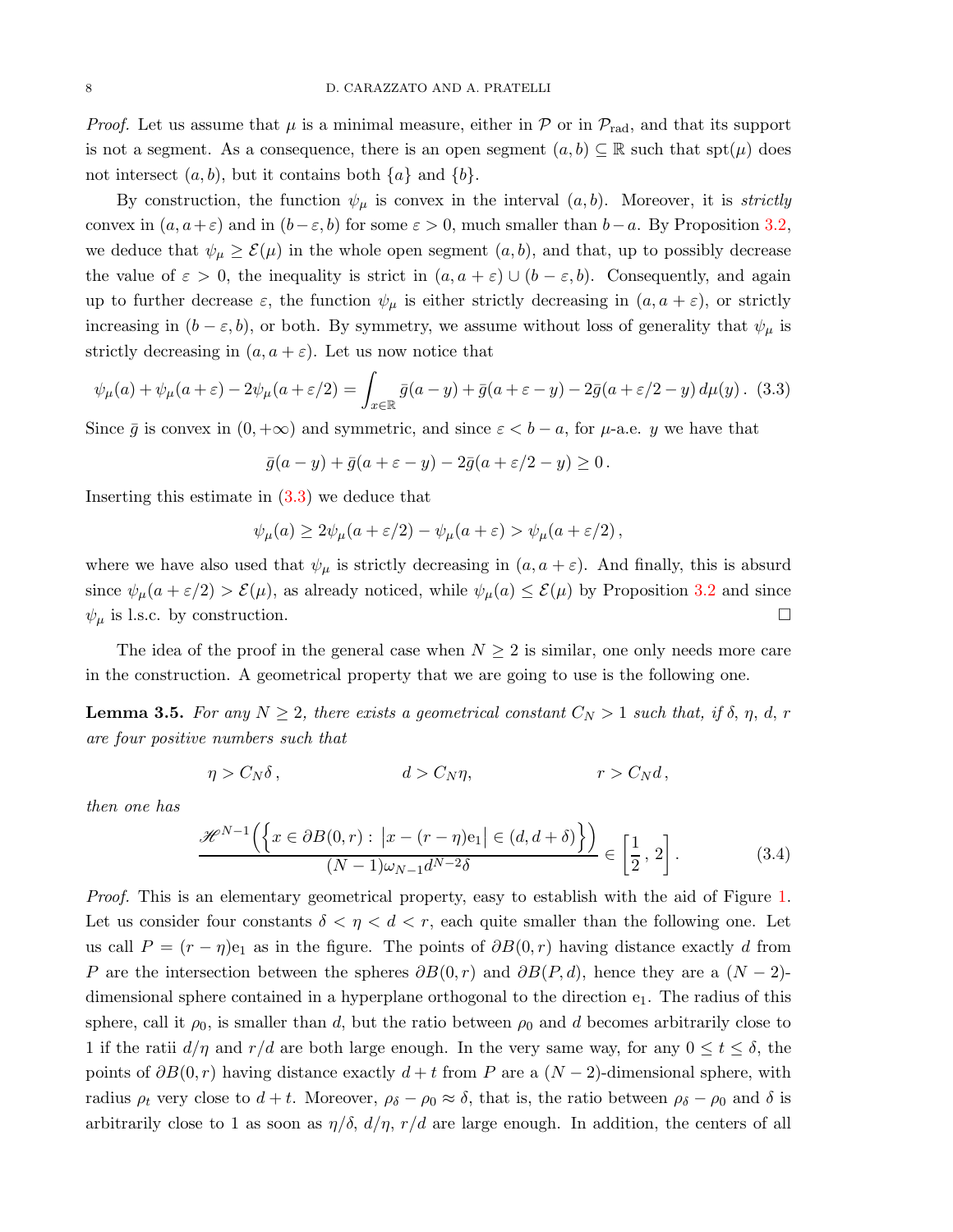

<span id="page-8-0"></span>FIGURE 1. The situation in Lemma [3.5.](#page-7-1)

these spheres are all on the line  $\mathbb{R}_{e_1}$ , and they are almost coincident with respect to  $\delta$ . More formally, if we call  $C_t$  the center of the sphere corresponding to any  $0 \le t \le \delta$ , we have that the ratio  $|C_t - C_s|/|t - s|$  is arbitrarily close to 0 as soon as  $\eta/\delta$ ,  $d/\eta$ ,  $r/d$  are large enough.

Summarizing, the  $\mathscr{H}^{N-1}$ -measure of the union of these spheres is arbitrarily close to the measure of a  $(N-1)$ -dimensional annulus contained between two concentric spheres of radii d and  $d + \delta$ , which in turn is arbitrarily close to  $(N-1)\omega_{N-1}d^{N-2}\delta$  if  $d/\delta$  is large enough. This completes the proof (in particular, instead of  $1/2$  and 2 we could have used a and  $1/a$  for any  $a < 1$ ).

<span id="page-8-2"></span>**Proposition 3.6.** Let  $\bar{g}$  :  $\mathbb{R}^N \setminus \{0\} \to \mathbb{R}^+$  be a radial,  $C^2$ , l.s.c.,  $L^1_{loc}$  function, which is subharmonic in  $\mathbb{R}^N \setminus \{0\}$  and strictly subharmonic in  $B_r \setminus \{0\}$  for some  $r > 0$ . Then, the support of any measure which minimizes the energy in  $\mathcal{P}_{rad}$  is a closed ball.

*Proof.* Let  $\mu$  be a measure minimizing the energy in  $\mathcal{P}_{rad}$ . Since both  $\bar{g}$  and  $\mu$  are radial, then so is also the potential  $\psi_{\mu}$ . Let us define for brevity  $f : \mathbb{R}^+ \to \mathbb{R}^+$  the function such that  $\psi_{\mu}(x) = f(|x|)$ . Let us assume that the support of  $\mu$  is not a closed ball, and let us look for a contradiction. Among all the open bounded intervals I in  $(0, +\infty)$  such that the annulus  ${x \in \mathbb{R}^N : |x| \in I}$  does not intersect spt $(\mu)$ , there is at least one, say  $(a, b)$ , which is maximal with respect to the inclusion.

Notice that  $\psi_{\mu}$  is a subharmonic radial function on  $\mathbb{R}^{N} \setminus \text{spt}(\mu)$ , hence in particular we have

<span id="page-8-1"></span>
$$
f''(t) + \frac{N-1}{t} f'(t) \ge 0 \quad \text{in } (a, b).
$$
 (3.5)

We subdivide our proof in few steps. In the first one, we show that  $f$  cannot be flat close to both a and b, and in the following steps we reach a contradiction in each of the possible cases. Step I. There is some  $\varepsilon > 0$  such that either  $f' > \varepsilon$  in  $(b - \varepsilon, b)$ , or  $f' < -\varepsilon$  in  $(a, a + \varepsilon)$ .

First of all, we want to show the existence of a small  $\varepsilon > 0$  such that either  $f' > \varepsilon$  in  $(b - \varepsilon, b)$ or  $f' < -\varepsilon$  in  $(a, a + \varepsilon)$ . Since by construction  $b > 0$ , it is clear by  $(3.5)$  that, if  $f'(t) > 0$  for some  $t < b$  close enough to b, then the value of f' is at least  $f'(t)/2$  in the whole interval  $(t, b)$ , and then we have already concluded this step. On the other hand, let us assume that  $f'(t) \leq 0$ for every  $t < b$  close enough to b. Since by construction the sphere  $\partial B(0, b)$  belongs to  $\text{spt}(\mu)$ ,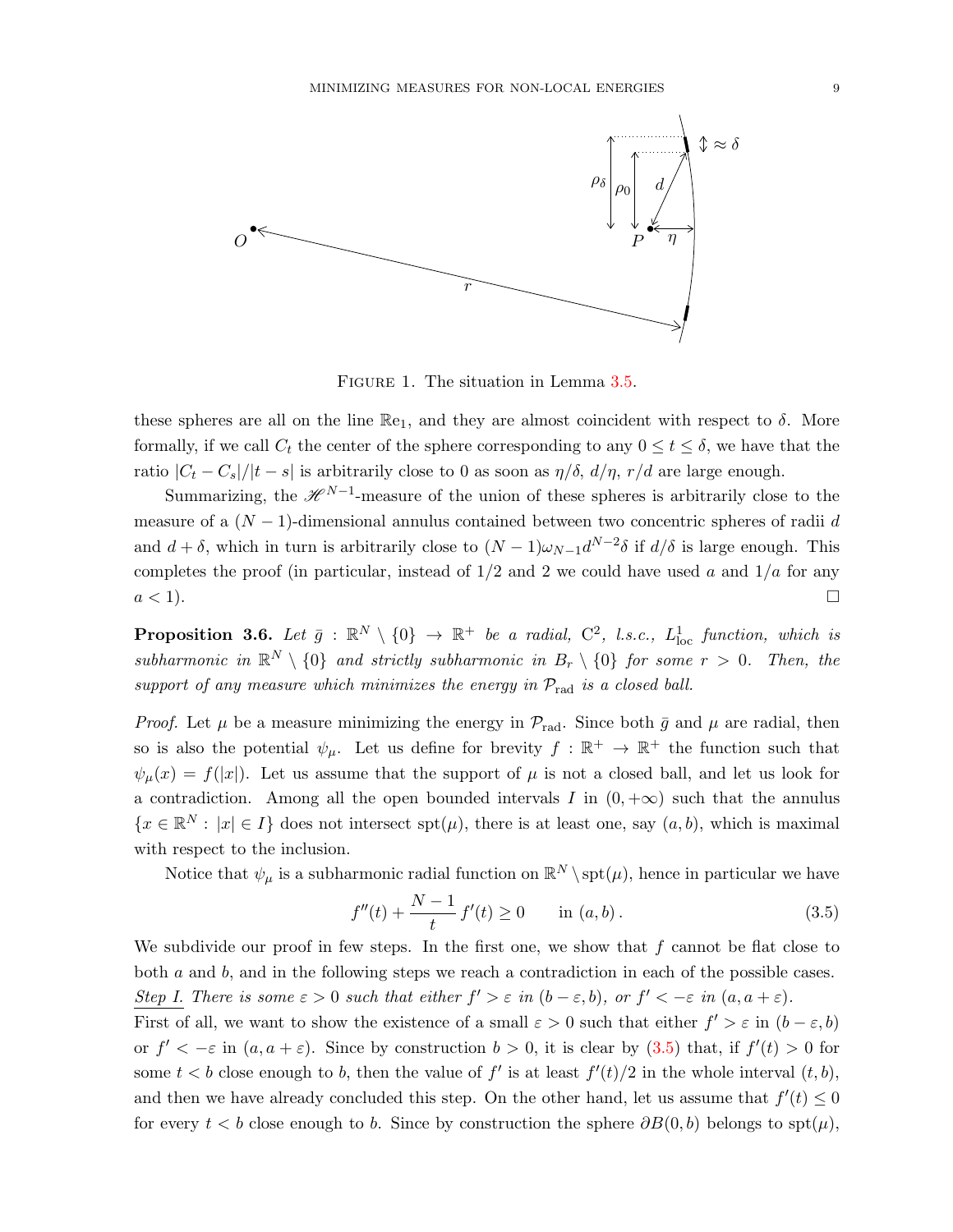then  $\psi_{\mu}$  is *strictly* subharmonic in the annulus  $\{x \in \mathbb{R}^{N}, b - \eta \langle |x| \langle b \rangle \}$  for  $\eta \ll 1$ , and this means that  $f'(t) < 0$  for some  $t < b$  close to b. But then,  $(3.5)$  implies that  $f'(s) < f'(t)$  for every  $a \leq s \leq t$ , and then the step is concluded.

Step II. Proof if  $f' < -\varepsilon$  in  $(a, a + \varepsilon)$  and  $a = 0$ .

We first assume that  $f' < -\varepsilon$  in  $(a, a + \varepsilon)$  for some small  $\varepsilon$ . As a consequence, we can deduce that the sphere  $\partial B(0, a)$  belongs to spt $(\mu)$ , but only if  $a > 0$ . Let us instead suppose in this step that  $a = 0$ . The fact that  $f' < -\varepsilon$  in a right neighborhood of 0 implies that  $\psi_{\mu}$  is not regular at the origin, having a cusp point. However, by construction  $\psi_{\mu}$  is regular in  $\mathbb{R}^{N} \setminus \text{spt}(\mu)$ , and then we deduce that the origin belongs to  $spt(\mu)$ . Since the annulus  $\{x \in \mathbb{R}^N, 0 < |x| < b\}$ does not intersect  $spt(\mu)$ , this means that the origin is an isolated point of  $spt(\mu)$ . But since  $\mu$  minimizes the energy, so in particular  $\mathcal{E}(\mu) < +\infty$ , the presence of an isolated point is only possible if  $\bar{g}(0) < +\infty$ . And finally, if  $\bar{g}(0)$  is finite, then  $\psi_{\mu}$  is clearly continuous, and we find a contradiction because we should have  $\lim_{t\to 0} f(t) > \mathcal{E}(\mu)$  since f is strictly decreasing in a right neighborhood of 0 and  $f \geq \mathcal{E}(\mu)$  a.e. in  $(a, b)$  by Proposition [3.2.](#page-5-4) And again by Proposition [3.2,](#page-5-4) we have  $f(0) = \mathcal{E}(\mu)$ , obtaining the searched contradiction.

Step III. Proof if 
$$
f' < -\varepsilon
$$
 in  $(a, a + \varepsilon)$  and  $a > 0$ .

We now assume again that  $f' < -\varepsilon$  in  $(a, a + \varepsilon)$ , but  $a > 0$ . As already noticed before, this implies that  $\partial B(0, a) \subseteq \text{spt}(\mu)$ , and by Proposition [3.2](#page-5-4) and the lower semicontinuity of  $\psi_{\mu}$  we deduce that  $f(a) \leq \mathcal{E}(\mu)$ . On the other hand,  $\lim_{t \searrow a} f(t) > \mathcal{E}(\mu)$ , and then f has a jump point at a, with  $f(a) < \lim_{t \searrow a} f(t)$ . We can easily show that this is impossible. Indeed, the discontinuity of  $\psi_{\mu}$  implies that  $\bar{g}$  is not bounded around the origin, and since  $\bar{g}$  is subharmonic this implies that  $\bar{g}$  is a radial, decreasing function in a neighborhood of the origin. In other words, calling  $g : \mathbb{R} \to \mathbb{R}^+$  the function such that  $\bar{g}(x) = g(|x|)$ , up to possibly decrease the value of  $\varepsilon$  we have that g is strictly decreasing in  $(0, 2\varepsilon)$  and  $\lim_{t\to 0} g(t) = +\infty$ .

Let us now call  $\bar{x} = ae_1$ , and  $w = (a + \delta)e_1$  for some  $\delta \ll \varepsilon$ . Since as noticed before  $\lim_{t\setminus a} f(t) > \mathcal{E}(\mu) \geq f(a)$ , up to taking  $\delta$  small enough we have that  $\psi_{\mu}(w) \geq \psi_{\mu}(\bar{x}) + J$  for some  $J > 0$ . Let us also write  $\psi_{\mu} = \psi_1 + \psi_2$ , where

$$
\psi_1(x) = \int_{y \in B(\bar{x}, \varepsilon)} \bar{g}(y - x) d\mu(y), \qquad \psi_2(x) = \int_{y \in \mathbb{R}^N \setminus B(\bar{x}, \varepsilon)} \bar{g}(y - x) d\mu(y).
$$

Since the function  $\psi_2$  is clearly continuous in a small neighborhood of  $\bar{x}$ , up to further decreasing  $\delta$  we must have

<span id="page-9-0"></span>
$$
\psi_1(w) \ge \psi_1(\bar{x}) + \frac{J}{2} \,. \tag{3.6}
$$

And finally, we find the contradiction since as already noticed g must be strictly decreasing in  $(0, 2\varepsilon)$ , and since by construction  $\mu$ -a.e.  $y \in B(\bar{x}, \varepsilon)$  satisfies  $|y - w| \ge |y - \bar{x}|$  then

$$
\psi_1(\bar{x}) = \int_{B(\bar{x}, \varepsilon)} \bar{g}(y - \bar{x}) d\mu(y) = \int_{B(\bar{x}, \varepsilon)} g(|y - \bar{x}|) d\mu(y) \ge \int_{B(\bar{x}, \varepsilon)} g(|y - w|) d\mu(y) = \psi_1(w),
$$

against  $(3.6)$ .

Step IV. Proof if  $f' > \varepsilon$  in  $(b - \varepsilon, b)$ .

We are left with the last possible case to exclude, namely, that  $f' > \varepsilon$  in  $(b - \varepsilon, b)$ . Our argument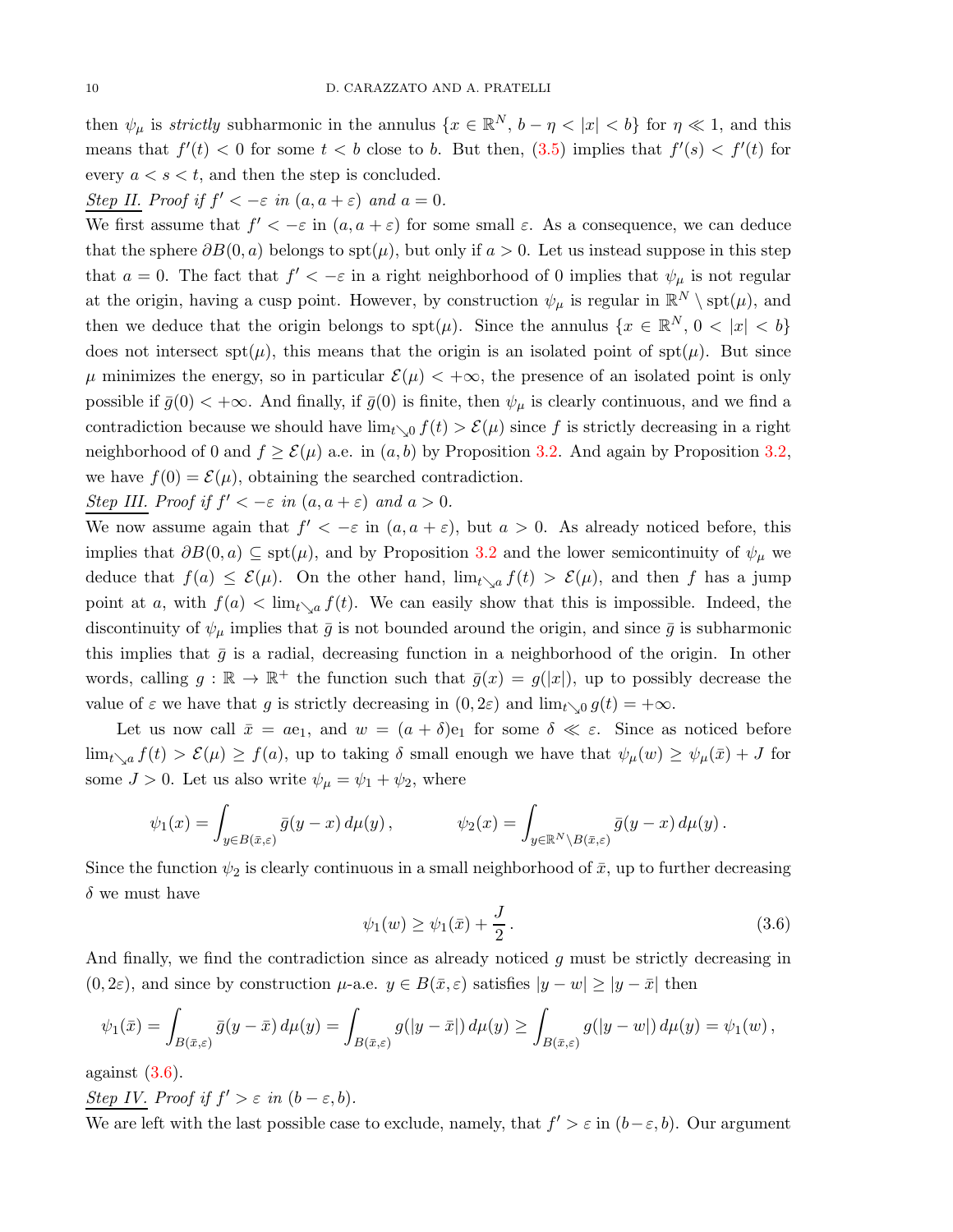will be similar to the one of Step III, we just need this time a little more care to deal with the geometry.

As in the previous case, we have a jump discontinuity at b, since  $f(b) \leq \mathcal{E}(\mu)$  by lower semicontinuity of  $\psi_{\mu}$  and Proposition [3.2,](#page-5-4) while  $J := \lim_{t \nearrow b} f(t) - \mathcal{E}(\mu) > 0$  by Proposition [3.2](#page-5-4) and by assumption. Let now  $\ell \ll b-a$  be a positive quantity, to be specified in a moment. This time, we write  $\psi_{\mu} = \psi_1 + \psi_2$  with

$$
\psi_1(x) = \int_{y \in B(0,b+\ell) \cap B(x,2C_N\ell)} \bar{g}(y-x) \, d\mu(y) \, , \qquad \psi_2(x) = \psi_\mu(x) - \psi_1(x) \, ,
$$

where  $C_N$  is the constant of Lemma [3.5.](#page-7-1) The value of  $\ell$  is so small that

<span id="page-10-0"></span>
$$
\ell < \frac{b}{2C_N^2}, \qquad \psi_1(\bar{x}) < \frac{J}{6} \,. \tag{3.7}
$$

It is again clear by construction that  $\psi_2$  is continuous in a neighborhood of  $\bar{x} = be_1$ . As a consequence, up to further decreasing  $\varepsilon \ll \ell$  and calling this time  $w = (b - \varepsilon)e_1$ , we have again [\(3.6\)](#page-9-0). We claim now that, for any  $b \le r \le b + \ell$ , we have

<span id="page-10-1"></span>
$$
\int_{y \in \partial B(0,r) \cap B(\bar{x}, 2C_N \ell)} \bar{g}(y - \bar{x}) d\mathcal{H}^{N-1}(y) \ge \frac{1}{4} \int_{y \in \partial B(0,r) \cap B(w, 2C_N \ell)} \bar{g}(y - w) d\mathcal{H}^{N-1}(y).
$$
 (3.8)

Since  $\mu$  is radial, by integration this will give  $\psi_1(w) \leq 4\psi_1(\bar{x})$ , and this provides us with the searched contradiction thanks to  $(3.7)$  and  $(3.6)$ . Therefore, to conclude we only have to establish  $(3.8)$ .

Let us then fix  $b \le r \le b+\ell$ , and let us call  $\xi = r-b+\varepsilon \le \ell+\varepsilon < 2\ell$ , which is the distance between w and  $\partial B(0, r)$ . It is immediate to observe that, since  $\ell \ll 1$ , for any  $y \in \text{spt}\mu$  which belongs to the ball  $B(\bar{x}, 3C_N \ell)$  (which contains  $B(w, 2C_N \ell)$  since  $\varepsilon \ll \ell$ ), the implication

$$
|y - w| \le C_N \xi \quad \Longrightarrow \quad |y - \bar{x}| \le |y - w|
$$

holds. As a consequence, for any such y we have  $\bar{g}(y - \bar{x}) \ge \bar{g}(y - w)$  –indeed, as before we have that  $\bar{g}$  is a radially strictly decreasing in a neighborhood of the origin, because otherwise  $\psi_{\mu}$  could not be discontinuous. We deduce

$$
\int_{y \in \partial B(0,r) \cap B(w,C_N\xi)} \bar{g}(y-w) d\mathscr{H}^{N-1}(y) \leq \int_{y \in \partial B(0,r) \cap B(w,C_N\xi)} \bar{g}(y-\bar{x}) d\mathscr{H}^{N-1}(y) \leq \int_{y \in \partial B(0,r) \cap B(\bar{x},C_N\xi)} \bar{g}(y-\bar{x}) d\mathscr{H}^{N-1}(y).
$$

Consequently, to conclude the validity of [\(3.8\)](#page-10-1) we can limit ourselves to show

$$
\int_{\partial B(0,r)\cap B(\bar{x},2C_N\ell)\backslash B(\bar{x},C_N\xi)} \bar{g}(y-\bar{x}) d\mathcal{H}^{N-1}(y)
$$
\n
$$
\geq \frac{1}{4} \int_{\partial B(0,r)\cap B(w,2C_N\ell)\backslash B(w,C_N\xi)} \bar{g}(y-w) d\mathcal{H}^{N-1}(y).
$$

And in turn, this is clearly true if for any  $C_N \xi < d < 2C_N \ell$  and for any  $\delta \ll \varepsilon$  we have

<span id="page-10-2"></span>
$$
\mathcal{H}^{N-1}\Big(\partial B(0,r)\cap B(\bar{x},d+\delta)\setminus B(\bar{x},d)\Big)\geq \frac{1}{4}\mathcal{H}^{N-1}\Big(\partial B(0,r)\cap B(w,d+\delta)\setminus B(w,d)\Big)\,. \tag{3.9}
$$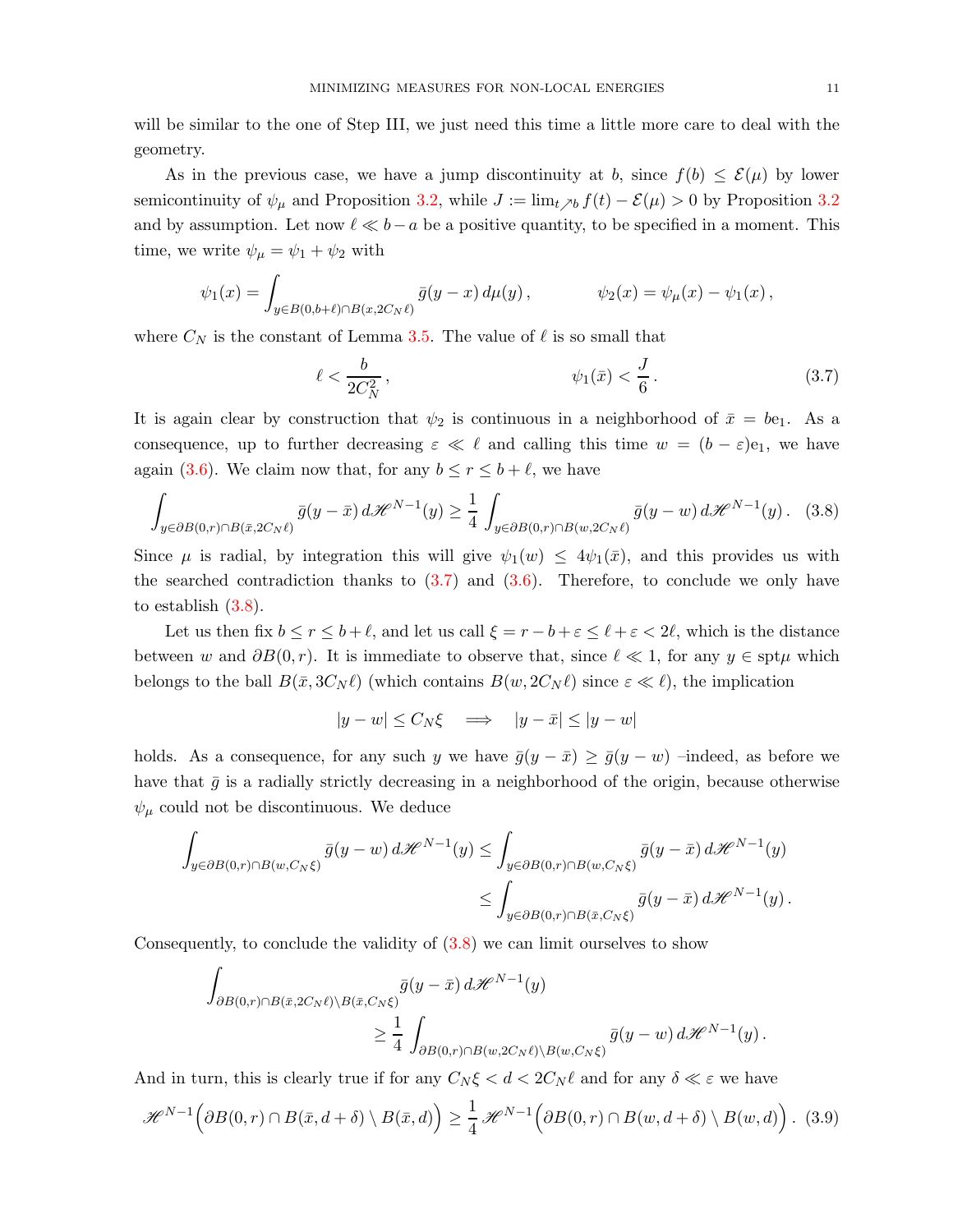Finally, this last inequality is a consequence of Lemma [3.5.](#page-7-1) Indeed, take any  $C_N \xi < d < 2C_N \ell$ , and call  $\eta' = \xi$  and  $\eta'' = r - b$ . By construction,  $d > C_N \eta' > C_N \eta''$ , and  $r > C_N d$  by [\(3.7\)](#page-10-0). Therefore, for any  $\delta \ll 1$  we can apply Lemma [3.5](#page-7-1) with constants r, d,  $\eta'$ ,  $\delta$  as well as with constants r, d,  $\eta''$ ,  $\delta$ , and then [\(3.4\)](#page-7-2) gives [\(3.9\)](#page-10-2). As noticed before, this establishes [\(3.8\)](#page-10-1) and then the proof is concluded.

We conclude this section by observing an important consequence of the convexity of the support of an optimal measure, that is, the potential is continuous.

**Lemma 3.7** (Continuity of  $\psi_{\mu}$ ). Let  $\bar{g}: \mathbb{R}^N \to \mathbb{R}$  be a radial, l.s.c.,  $L^1_{loc}$  function such that, calling  $g(|v|) = \bar{g}(v)$ , the fuction g is continuous in  $(0, +\infty)$  and decreasing in a right neighborhood of 0. Let also  $\mu$  be an optimal measure, either in  $\mathcal P$  or in  $\mathcal P_{rad}$ , with support bounded and convex. Then the function  $\psi_{\mu}$  is continuous. More precisely, there exists a continuous function  $\tilde{\psi}:\mathbb{R}^N\to\mathbb{R}$  such that the set  $\{\psi_\mu\neq\tilde{\psi}\}$  is negligible with respect to both  $\mu$  and  $\mathscr{L}^N$ .

*Proof.* Calling for brevity  $\Gamma = \text{spt}(\mu)$ , we simply define  $\tilde{\psi}$  as the function which equals  $\psi_{\mu}$  on  $\mathbb{R}^N \setminus \Gamma$  and  $\mathcal{E}(\mu)$  on  $\Gamma$ . The set where  $\tilde{\psi} \neq \psi_{\mu}$  is the set of the points in  $\Gamma$  where  $\psi_{\mu} \neq \mathcal{E}(\mu)$ , and this set is both  $\mu$ - and  $\mathscr{L}^N$ -negligible by Proposition [3.2](#page-5-4) and Remark [3.3.](#page-6-1) As a consequence, we only have to show that  $\tilde{\psi}$  is continuous.

Since in the open set  $\mathbb{R}^N \setminus \Gamma$  we have that  $\tilde{\psi} = \psi_\mu$  is continuous by construction, all we have to do is to show the continuity of  $\tilde{\psi}$  at points of  $\partial \Gamma$ . Let us call  $0 < r < R$  two constants such that g is decreasing in  $(0, 2r)$  and the diameter of  $\Gamma$  is less than  $R-r$ , and let  $\omega$  be the modulus of continuity of g in the closed interval  $[r, R]$ . Let  $y \notin \text{spt}(\mu)$  be any point with dist $(y, \Gamma) < r$ , and let  $x \in \Gamma$  be the point which minimizes the distance from y. We claim that

<span id="page-11-1"></span>
$$
\psi_{\mu}(y) - \psi_{\mu}(x) \le \omega(|y - x|), \qquad (3.10)
$$

which will clearly conclude the thesis. By minimality of x, for every  $z \in \Gamma$  we have  $|z-y| \geq |z-x|$ , thus  $g(|z-y|) \le g(|z-x|)$  if  $|z-y| \le 2r$ . If, instead,  $z \in \Gamma$  but  $|z-y| > 2r$ , then we have also  $|z - x| > r$ , and then  $g(|z - y|) - g(|z - x|) \le \omega(|y - x|)$ . As a consequence,

$$
\psi_{\mu}(y) - \psi_{\mu}(x) = \int_{B(y,2r)} g(|z-y|) - g(|z-x|) d\mu(z) + \int_{\mathbb{R}^N \setminus B(y,2r)} g(|z-y|) - g(|z-x|) d\mu(z)
$$
  

$$
\leq \omega(|y-x|) \mu(\mathbb{R}^N \setminus B(y,2r)) \leq \omega(|y-x|),
$$

<span id="page-11-0"></span>which proves  $(3.10)$  and thus the thesis.

3.3. The main geometric estimates. This section is devoted to show three geometric estimates, that we will use to get the proof of Theorem B. We start with an elementary calculation.

<span id="page-11-2"></span>**Lemma 3.8.** Let  $\bar{g}$  be a function satisfying condition (H), let  $r > 0$  be given by (H), and let  $\tilde{r} \leq r$ . There exists  $c = c(g, N, \tilde{r}) > 0$  such that, defining  $\tilde{f} : \mathbb{R}^N \to \mathbb{R}^+$  as  $\tilde{f}(x) = 1$  if  $|x| < \tilde{r}$ and  $\tilde{f}(x) = 0$  otherwise, one has  $\psi_{\tilde{f}}(z) \leq \psi_{\tilde{f}}(0) - c|z|^2$  for every  $z \in \mathbb{R}^N$  with  $|z| \ll 1$ , depending on g and N. The constant c actually depends only on N,  $\tilde{r}$  and  $g'(\tilde{r})$ .

$$
\mathcal{L}_{\mathcal{A}}
$$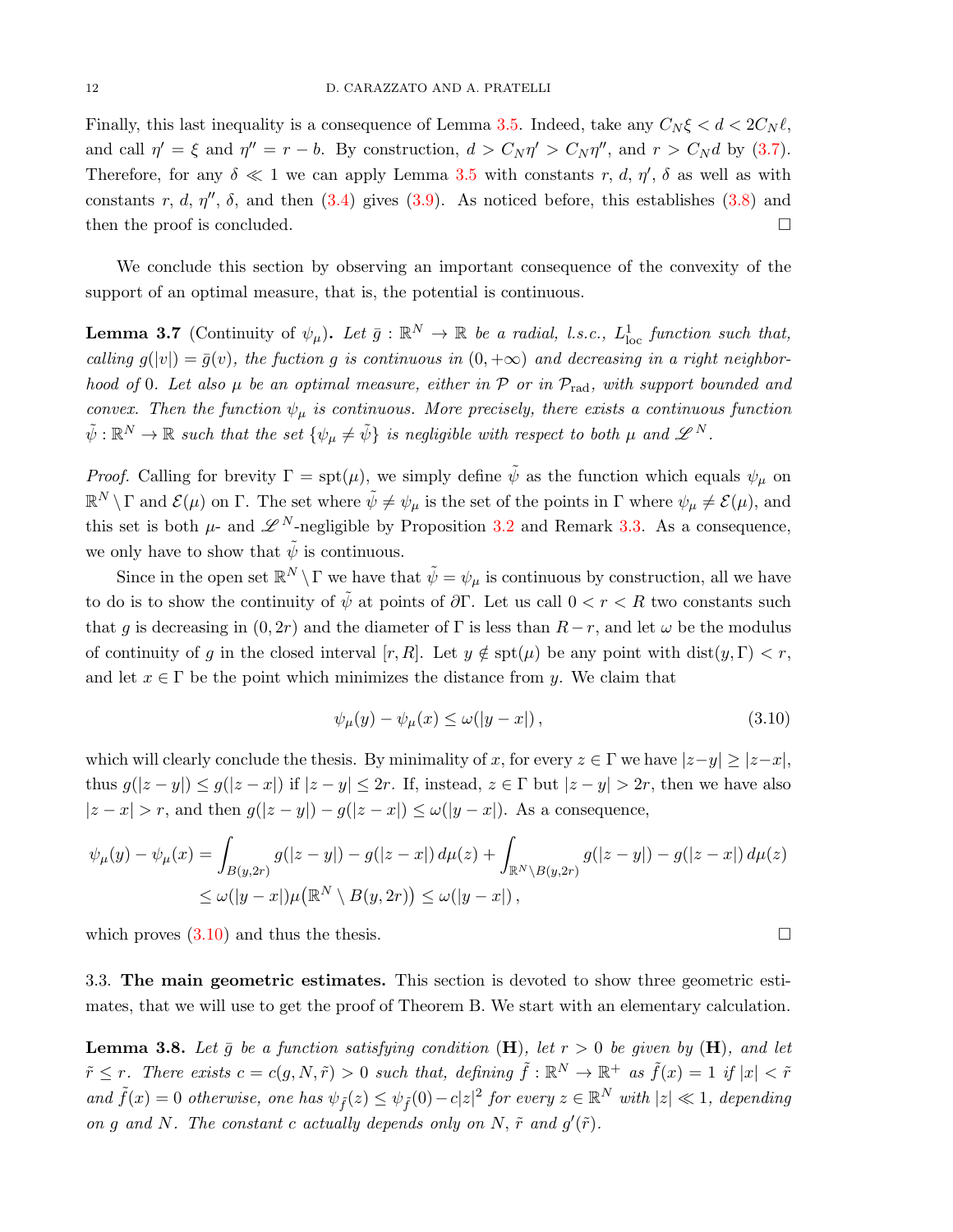*Proof.* Let  $z \in \mathbb{R}^N$  be a point with  $\eta = |z|$  sufficiently small. For every  $w \in \partial B(0, \tilde{r})$ , call  $\Gamma(w)$  the segment joining w and  $w + z$ , and  $\theta = \theta(w) \in \mathbb{S}^1$  the angle between w and z, that is,  $w \cdot z = |w||z| \cos \theta = \tilde{r} \eta \cos \theta$ . We can then evaluate

$$
\psi_{\tilde{f}}(z) - \psi_{\tilde{f}}(0) = \int_{B(z,\tilde{r})} \bar{g}(y) dy - \int_{B(0,\tilde{r})} \bar{g}(y) dy
$$
  
\n
$$
= \int_{w \in \partial B(0,\tilde{r})} \int_{x \in \Gamma(w)} \bar{g}(x) d\mathcal{H}^{1}(x) \cos \theta d\mathcal{H}^{N-1}(w)
$$
  
\n
$$
= \int_{w \in \partial B(0,\tilde{r})} \int_{t=0}^{\eta} \left( g(\tilde{r}) + t \cos \theta g'(\tilde{r}) + o(\eta) \right) dt \cos \theta d\mathcal{H}^{N-1}(w)
$$
  
\n
$$
= \frac{\eta^{2}}{2} g'(\tilde{r}) \int_{w \in \partial B(0,\tilde{r})} \cos^{2} \theta d\mathcal{H}^{N-1}(w) + o(\eta^{2}) = \frac{\eta^{2}}{2} g'(\tilde{r}) C_{N} \tilde{r}^{N-1} + o(\eta^{2}).
$$

Notice that  $C_N$  is a purely geometrical constant, only depending on  $N$ . Its exact value, though elementary to calculate, is not important. Here, by  $o(\eta)$  and  $o(\eta^2)$  we denote a quantity which becomes arbitrarily smaller than  $\eta$ , or  $\eta^2$ , if  $\eta$  is small enough, depending on g, N and  $\tilde{r}$ . Since  $g'(\tilde{r}) < 0$ , we obtain the thesis with  $c = |g'(\tilde{r})| C_N \tilde{r}^{N-1}/3$ .

We now pass to give an  $L^{\infty}$  estimate in a very peculiar case. We will obtain the proof of Theorem B basically reducing ourselves to this case.

<span id="page-12-1"></span>**Lemma 3.9** ( $L^{\infty}$  estimate). Let us assume that  $\bar{g}$  satisfies (H), and let  $f : \mathbb{R}^N \to \mathbb{R}$  be a positive, radial,  $C^2$  function, with unit  $L^1$  norm, concentrated in  $B_{\overline{R}}$  for some  $\overline{R} > 0$  and such that  $\psi_f$  is constant in a neighborhood of 0 and  $f(0) = \max\{f(x)\}\$ . Then  $f(0) \leq M_0$  for some constant  $M_0 = M_0(g, N, \overline{R})$ , which actually only depends on N,  $\overline{R}$  and on the restriction of g to  $[r, R]$ .

*Proof.* First of all, we subdvide  $\psi_f = \psi_1 + \psi_2$ , where

$$
\psi_1(x) = \int_{B_r} \bar{g}(y-x) f(y) dy, \qquad \psi_2(x) = \int_{R^N \setminus B_r} \bar{g}(y-x) f(y) dy.
$$

We start considering the function  $\psi_2$ , which is easier to deal with around 0. In fact, of course  $\psi_2$  is radial and of class C<sup>2</sup> in  $B_r$ , so in particular  $D\psi_2(0) = 0$ . Moreover, also keeping in mind that  $||f||_{L^1} = 1$ , we have that

<span id="page-12-0"></span>
$$
\left| D^2 \psi_2(0) \right| = \left| \int_{R^N \backslash B_r} D^2 \bar{g}(y - x) f(y) \, dy \right| \le C(g, N, \overline{R}). \tag{3.11}
$$

Notice that the constant  $C$  actually only depends on  $N$  and on  $\max$  $\{|g'(t)|+|g''(t)|\}.$ 

 $t \in [r,R]$ We now pass to consider  $\psi_1$ . Notice that, for every  $x \in B_r$ , we have

$$
\psi_1(x) - \psi_1(0) = \int_{B_r} (\bar{g}(y - x) - \bar{g}(y)) f(y) dy
$$
  
= 
$$
\int_{B_r} (\bar{g}(y - x) - \bar{g}(y)) (f(y) - f(0)) dy + f(0) \int_{B_r} (\bar{g}(y - x) - \bar{g}(y)) dy.
$$

The last integral in the above equation is nothing else than  $\psi_{\tilde{f}}(x) - \psi_{\tilde{f}}(0)$  if we call  $\tilde{f}$  the characteristic function of the ball  $B_r$ . We can then apply Lemma [3.8](#page-11-2) and deduce from the above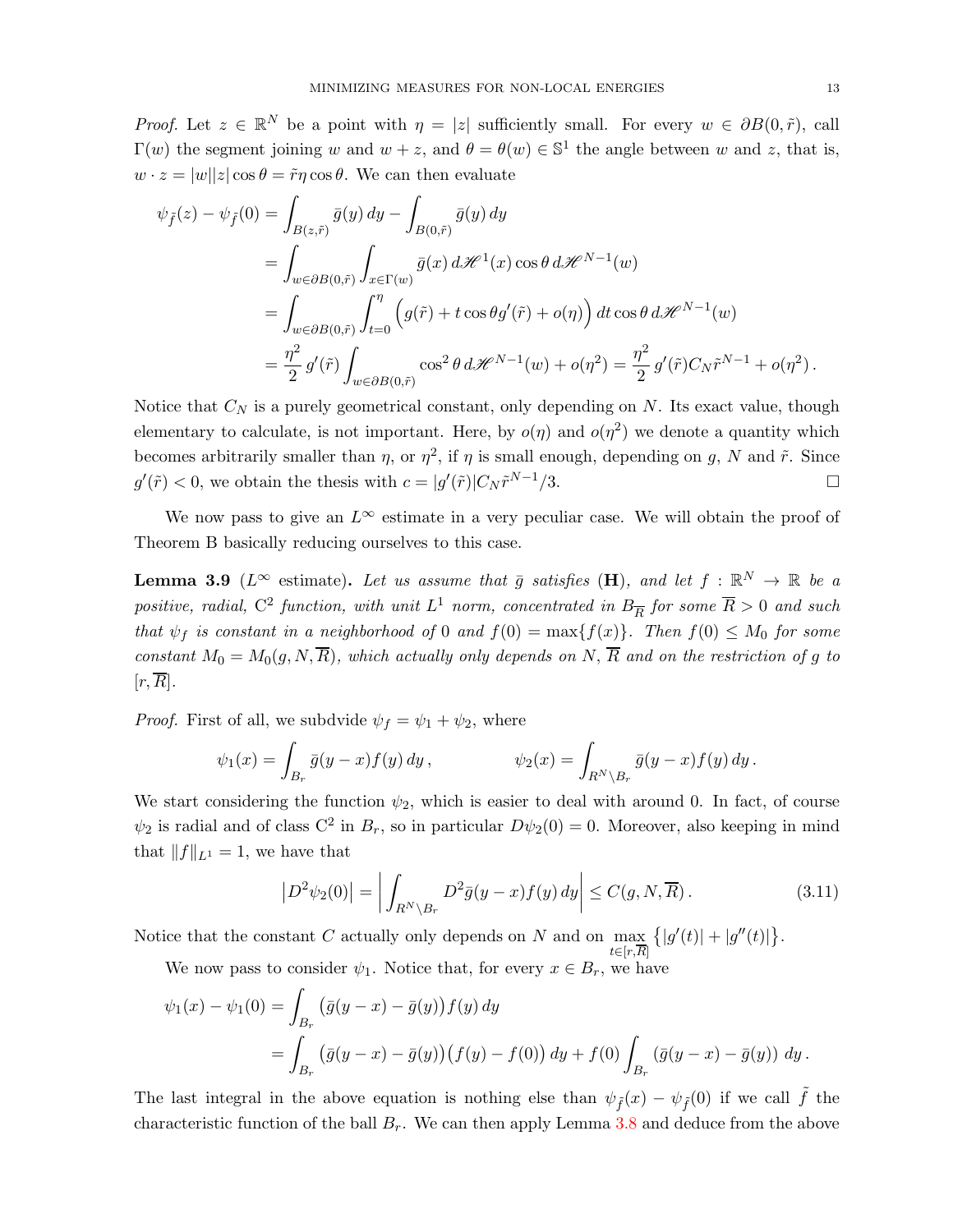equation that

<span id="page-13-1"></span>
$$
\psi_1(x) - \psi_1(0) \le -cf(0)|x|^2 + \int_{B_r} \left(\bar{g}(y-x) - \bar{g}(y)\right) \left(f(y) - f(0)\right) dy, \tag{3.12}
$$

where  $c = c(g, N)$  is the constant given by Lemma [3.8](#page-11-2) –notice that c depends on N, r and  $g'(r)$ , and in turn r depends only on g by assumption  $(H)$ . We can now subdivide the last integral in two parts, namely, the integral in the smaller ball  $B_{|x|}$ , and the integral in  $B_r \setminus B_{|x|}$ . Since f is radial and of class  $C^2$ , we have that  $|f(y) - f(0)| \leq ||D^2 f||_{L^{\infty}} |x|^2$  for every  $y \in B_{|x|}$ , thus since  $\bar{g}$  is integrable we deduce

<span id="page-13-0"></span>
$$
\left| \int_{B_{|x|}} (\bar{g}(y-x) - \bar{g}(y)) (f(y) - f(0)) dy \right|
$$
\n
$$
\leq \|D^2 f\|_{L^{\infty}} |x|^2 \int_{B_{|x|}} |\bar{g}(y-x) - \bar{g}(y)| dy \leq 2 \|\bar{g}\|_{L^1(B_{2|x|})} \|D^2 f\|_{L^{\infty}} |x|^2.
$$
\n(3.13)

We finally use that  $\bar{g}$  is subharmonic in  $B_{2r} \setminus \{0\}$ . Indeed, this implies that for every  $0 < s < r$ the function

$$
z \mapsto \int_{\partial B_s} \bar{g}(z - y) \, d\mathscr{H}^{N-1}(y)
$$

is also subharmonic in  $B_s$ , and since this function is also radial by construction then its minimum is at  $z = 0$ , that is,

$$
\int_{\partial B_s} \left( \bar{g}(z - y) - \bar{g}(y) \right) d\mathscr{H}^{N-1}(y) \ge 0.
$$

Using that fact that 0 is a maximum point of the radial function  $f$  in the ball  $B_r$ , by integration we immediately deduce that, again for every  $x \in B_r$ ,

$$
\int_{B_r \setminus B_{|x|}} \left( \bar{g}(y-x) - \bar{g}(y) \right) \left( f(y) - f(0) \right) dy \le 0.
$$

Putting this inequality together with  $(3.13)$  into  $(3.12)$ , we obtain

$$
\psi_1(x) - \psi_1(0) \leq \left(2\|\bar{g}\|_{L^1(B_{2|x|})} \|D^2 f\|_{L^\infty} - cf(0)\right) |x|^2.
$$

Since  $\bar{g} \in L^1_{loc}(\mathbb{R}^N)$ , for |x| small enough we deduce  $\psi_1(x) - \psi_1(0) \leq -cf(0)|x|^2/2$ . And finally, keeping in mind that  $\psi_1 + \psi_2 = \psi_f$  is constant in a neighborhood of 0 and [\(3.11\)](#page-12-0), we deduce that  $f(0) \leq M_0$  with

$$
M_0 = 2 \frac{C(g, N, \overline{R})}{Nc(g, N)}.
$$

The proof is then concluded. We underline that the constant  $C(q, N, \overline{R})$  only depends on N and on the restriction of g to  $[r, \overline{R}]$ , while  $c(g, N)$  only depends on N, r and  $g'(r)$ .

**Remark 3.10.** Notice that the above estimate is true also if the origin is only a local maximum of f. More precisely, if 0 is a maximum of f in the ball  $B_{\hat{r}}$ , then the above proof works substituting r with  $\tilde{r} := \min\{r, \hat{r}\}\$  (in fact, Lemma [3.8](#page-11-2) is proved with  $\tilde{r}$ ). Therefore, the  $L^{\infty}$  bound in this more general case also depends on  $\hat{r}$ .

We can now show an estimate on the possible mass of a small ball around the boundary of the support of an optimal measure.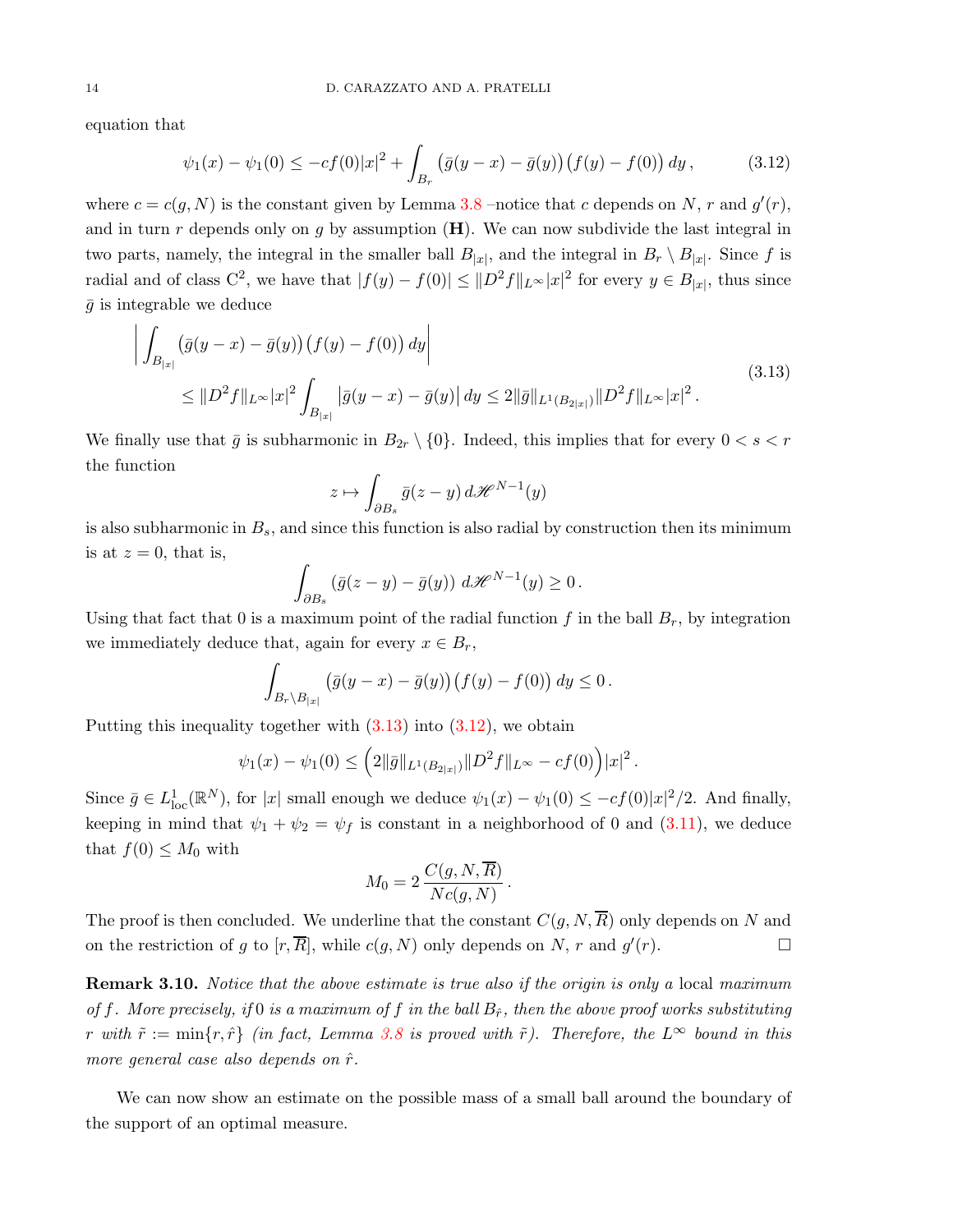<span id="page-14-5"></span>**Lemma 3.11** (Estimate near the boundary). Let  $\bar{g}$  be a function satisfying (H), and let  $\bar{\mu}$  be an optimal measure (either in  $P$  or in  $P_{rad}$ ) with support convex and contained in  $B_{\overline{R}}$ . There exists a constant  $C = C(g, N, \overline{R})$  such that, for every  $x \in \partial(\text{spt}(\overline{\mu}))$  and every  $\rho \ll 1$ , one has

<span id="page-14-4"></span>
$$
\overline{\mu}\big(B(x,\rho)\big) \le \frac{C}{|g'(2\rho)|}.
$$
\n(3.14)

*Proof.* Let us call for brevity  $\Gamma = \text{spt}(\overline{\mu})$ , and let  $x \in \partial \Gamma$  be a given point. Since  $\Gamma$  is convex, we can take an external direction  $\nu \in \mathbb{S}^1$  to  $\Gamma$  at x, that is, for every  $y \in \Gamma$  one has  $(y - x) \cdot \nu \leq 0$ . We also write  $\psi$  in place of  $\psi_{\overline{\mu}}$  for the sake of simplicity of notations. We now take  $\rho \ll 1$ , and we observe that

<span id="page-14-3"></span>
$$
\psi(x+2\rho\nu)-\psi(x)=\int_{\Gamma}\left(\bar{g}(x+2\rho\nu-y)-\bar{g}(y-x)\right)\,d\overline{\mu}(y). \tag{3.15}
$$

The convexity of  $\Gamma$  implies that, for every  $y \in \Gamma$ ,

<span id="page-14-1"></span>
$$
|x + 2\rho v - y| \ge |y - x|.
$$
\n(3.16)

As a consequence,

<span id="page-14-2"></span>
$$
\bar{g}(x+2\rho\nu-y)\leq \bar{g}(y-x)+\rho C\,,\tag{3.17}
$$

where  $C = 2 \max \{g'(t), 0 < t < \overline{R} + 1\}$ . Notice carefully that  $C = C(g, N, \overline{R})$  is a well-defined real number thanks to the fact the we are maximizing  $g'(t)$  instead of  $|g'(t)|$ , and this is possible thanks to  $(3.16)$ , which in turn is a consequence of the convexity of  $\Gamma$ .

While the estimate [\(3.17\)](#page-14-2) is true for every  $y \in \Gamma$ , let us now take  $y \in \Gamma \cap B(x, \rho)$ . For such a  $y$ , not only we have  $(3.16)$ , but we also have

$$
|x+2\rho\nu-y|-|y-x|\geq\rho\,,
$$

and then since  $g$  is decreasing and  $g'$  increasing near 0 we have

$$
\bar{g}(x + 2\rho\nu - y) = g(|x + 2\rho\nu - y|) \le g(|y - x| + \rho) \le g(|y - x|) + \rho g'(|y - x| + \rho)
$$
  

$$
\le g(|y - x|) + \rho g'(2\rho) = \bar{g}(y - x) - \rho |g'(2\rho)|.
$$

Insterting in [\(3.15\)](#page-14-3) this estimate for  $y \in \Gamma \cap B(x, \rho)$ , and the estimate [\(3.17\)](#page-14-2) for points  $y \in \Gamma$  $\Gamma \setminus B(x,\rho)$ , we obtain

$$
\frac{\psi(x+2\rho\nu)-\psi(x)}{\rho}\leq -\big|g'(2\rho)\big|\overline{\mu}\big(B(x,\rho)\big)+C\,.
$$

By Proposition [3.2,](#page-5-4) also keeping in mind Remark [3.3,](#page-6-1) we know that  $\psi(x) \leq \mathcal{E}(\overline{\mu}) \leq \psi(x + 2\rho\nu)$ , and then the above inequality implies  $(3.14)$ , hence concluding the thesis.

<span id="page-14-0"></span>3.4. The proof Theorem B. This section is devoted to present the proof of Theorem B. We start with a first case.

<span id="page-14-6"></span>**Lemma 3.12** ( $L^{\infty}$  bound for a rapidly exploding  $\bar{g}$ ). Let  $\bar{g}$  satisfy (H), with lim $_{t\to\infty} g(t) = +\infty$ and

$$
\limsup_{t \searrow 0} |g'(t)|t^N > 0. \tag{1.3}
$$

Let moreover  $\overline{\mu}$  be a minimizer of the energy, either in P or in  $\mathcal{P}_{rad}$ , with convex support. Then  $\overline{\mu} \in L^{\infty}$ , and in particular  $\|\overline{\mu}\|_{L^{\infty}} \leq M(g, N)$ .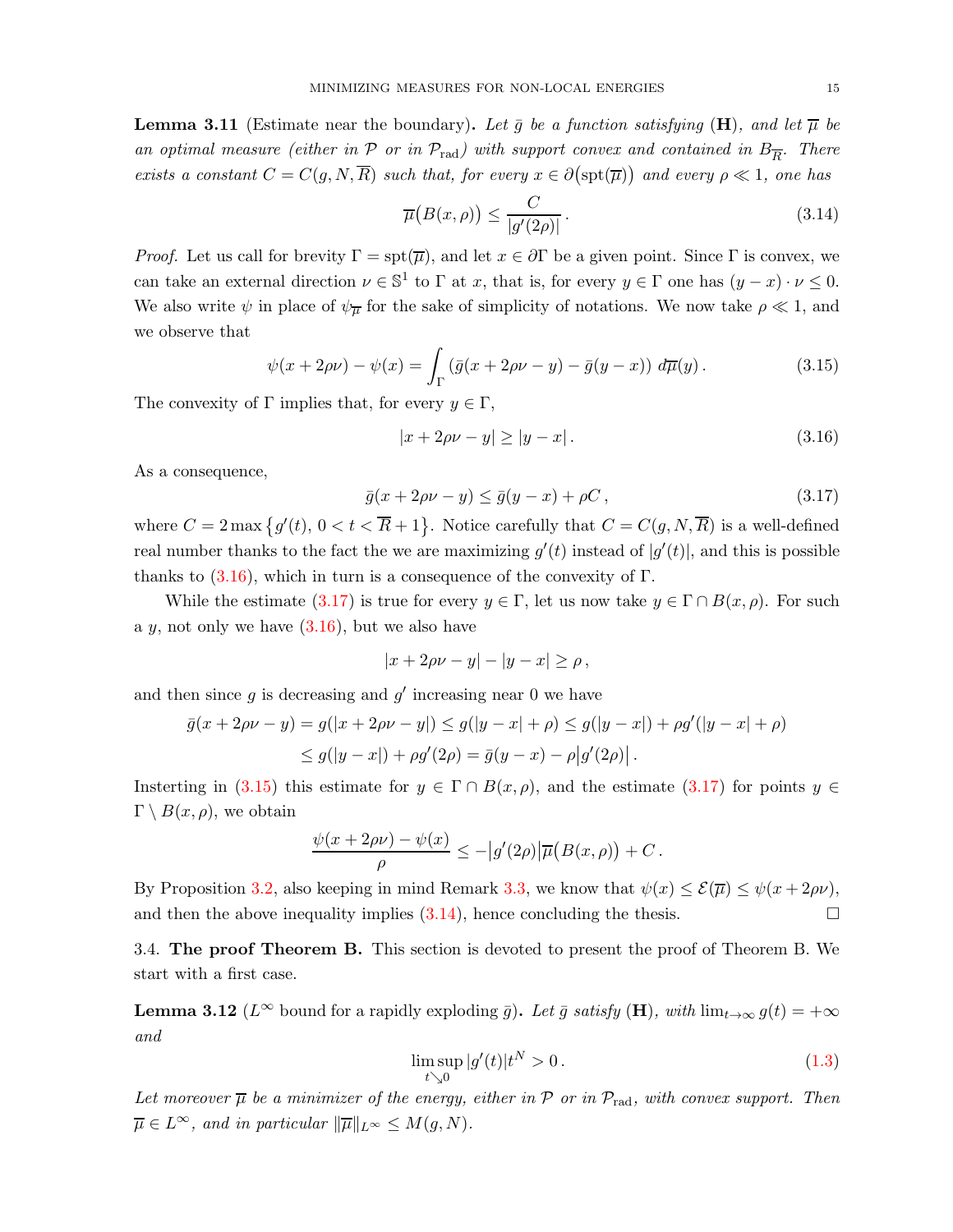*Proof.* First of all, we apply Theorem A, obtaining a constant  $R = R(g, N)$  such that  $\Gamma = \text{spt}(\overline{\mu})$ is contained in a ball of radius R. We set then  $\overline{R} = 2R+1$ , we let  $M_0(q, N, \overline{R})$  and  $C = C(q, N, \overline{R})$ be the constants given by Lemma [3.9](#page-12-1) and Lemma [3.11](#page-14-5) respectively, and we define

<span id="page-15-2"></span>
$$
M = \max\left\{M_0, \frac{2 \cdot 4^N C}{\omega_N \alpha}\right\},\tag{3.18}
$$

where  $\alpha := \limsup_{t \searrow 0} |g'(t)|t^N$ . Notice that in most situations  $\limsup_{t \searrow 0} |g'(t)|t^N = +\infty$ , and in this case  $M = M_0$ . Notice also that M only depends on g and N, since  $\overline{R} = \overline{R}(g, N)$ .

For every  $\rho \ll 1$ , we consider a standard mollifier  $\varphi_{\rho} : \mathbb{R}^{N} \to \mathbb{R}^{+}$ , that is, a smooth, radial function supported in  $B_\rho$  such that  $\|\varphi_\rho\|_{L^1} = 1$  and

<span id="page-15-1"></span>
$$
\|\varphi_{\rho}\|_{L^{\infty}} \le \frac{2}{\omega_N \rho^N}.
$$
\n(3.19)

We let then  $\mu_{\rho} = \overline{\mu} * \varphi_{\rho}$ , which is a positive, smooth function supported in a ball of radius  $R+\rho$ , and we claim that

<span id="page-15-0"></span>
$$
\|\mu_{\rho}\|_{L^{\infty}} \leq \max\left\{M_0, \frac{2}{\omega_N \rho^N} \cdot \sup_{x \in \partial \Gamma} \overline{\mu}\big(B(x, 2\rho)\big)\right\}.
$$
 (3.20)

We can easily show that this estimate concludes the proof. Indeed, we can take a sequence  $\rho_j \searrow 0$  such that  $g'(4\rho_j)(4\rho_j)^N \to \alpha$ . Since the corresponding functions  $\mu_{\rho_j}$  weakly\* converge, in the sense of measures, to  $\overline{\mu}$ , we obtain the thesis, i.e.  $\|\overline{\mu}\|_{L^{\infty}} \leq M$ , directly by [\(3.20\)](#page-15-0), since also thanks to Lemma [3.11](#page-14-5) we have

$$
\lim_{j \to \infty} \frac{2}{\omega_N \rho_j^N} \overline{\mu} (B(x, 2\rho_j)) \leq \lim_{j \to \infty} \frac{2C}{\omega_N g'(4\rho_j) \rho_j^N} = \frac{2 \cdot 4^N C}{\omega_N \alpha}.
$$

To conclude the thesis, we are then reduced to show the validity of  $(3.20)$ . Let y be a maximum point for the smooth function  $\mu_{\rho}$ . Suppose first that y is contained in a  $\rho$ -neighborhood of  $\partial \Gamma$ , thus there exists some  $x \in \partial \Gamma \cap B(y, \rho)$ . In this case, also by [\(3.19\)](#page-15-1) we have

$$
\|\mu_{\rho}\|_{L^{\infty}} = \mu_{\rho}(y) = \int_{B(y,\rho)} \varphi_{\rho}(y-z) d\overline{\mu}(z) \leq \frac{2}{\omega_{N}\rho^{N}} \overline{\mu}(B(y,\rho)) \leq \frac{2}{\omega_{N}\rho^{N}} \overline{\mu}(B(x,2\rho)),
$$

hence  $(3.20)$  is established.

Let us now assume that the distance between y and  $\partial\Gamma$  is strictly greater than  $\rho$ , say  $\rho+d$ . In this case, the ball  $B(y, \rho + d)$  is entirely contained either in Γ, or in  $\mathbb{R}^N \setminus \Gamma$ . However, this second case is impossible because it would imply  $\mu_{\rho}(y) = 0$ , against the fact that y is a maximum point for  $\mu_{\rho}$ , so we deduce  $B(y, \rho + d) \subseteq \Gamma$ . Now, we observe that  $\psi_{\mu_{\rho}} = \psi_{\overline{\mu}} * \varphi_{\rho}$ . Since  $\psi_{\overline{\mu}}(z) = \mathcal{E}(\overline{\mu})$ for a.e.  $z \in \Gamma$  by Proposition [3.2,](#page-5-4) we deduce that  $\psi_{\mu} (z) = \mathcal{E}(\overline{\mu})$  for every  $z \in B(y, d)$ . Finally, we define f as the radial average of  $\mu_{\rho}$  around y, that is,

$$
f(x) = \int_{\partial B(y, |x|)} \mu_{\rho}(w) d\mathscr{H}^{N-1}(w).
$$

Notice that f is a smooth, radial function, with unit  $L^1$  norm, supported in the ball  $B_{2(R+\rho)} \subseteq$  $B_{\overline{R}}$ , and 0 is a maximum point for f. Moreover,  $\psi_f$  is constantly equal to  $\mathcal{E}(\overline{\mu})$  in the ball  $B_d$ . As a consequence, we can apply Lemma [3.9,](#page-12-1) obtaining that  $f(0) \leq M_0$ , and since by construction  $f(0) = \mu_{\rho}(y) = ||\mu_{\rho}||_{L^{\infty}}$ , we have obtained  $(3.20)$  also in this case and the proof is concluded.  $\square$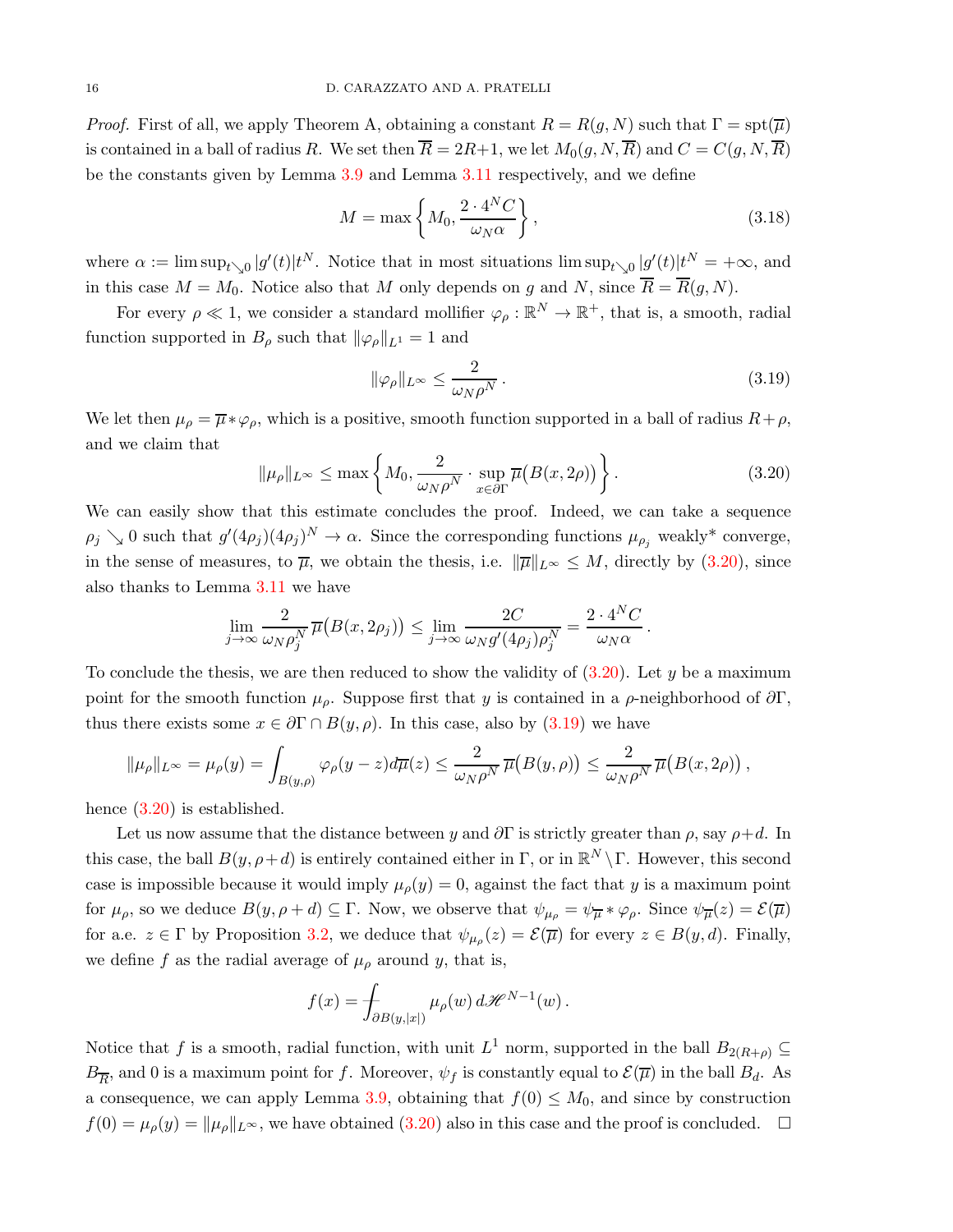**Remark 3.13.** Notice that in the above lemma the assumption that  $\lim_{t\to\infty} g(t) = +\infty$  has been used only to be able to apply Theorem A, and in turn this was needed only to be sure that the support of  $\overline{\mu}$  was contained in some ball. As a consequence, if q does not explode at  $\infty$  but a minimizer  $\overline{\mu}$  has support which is convex and bounded, then it is still true that  $\overline{\mu}$  is in  $L^{\infty}$  (and in this case, the  $L^{\infty}$  bound also depends on the diameter of the support).

We want now to extend the  $L^{\infty}$  bound in order to cover also cases when [\(1.3\)](#page-2-0) does not hold. To do so, we will perturb the function  $\bar{q}$  so to satisfy [\(1.3\)](#page-2-0) and we will use the above lemma. It is simple to notice that the argument only works if we can approximate any measure with smooth functions in such a way that the energy converges. Therefore, we first have to show the following result.

<span id="page-16-3"></span>**Lemma 3.14.** Assume that  $g:(0,+\infty) \to \mathbb{R}^+$  is a continuous function, decreasing in a right neighborhood of 0 and such that  $\lim_{t\to 0} g(t)t^{\alpha} = 0$  for some  $0 < \alpha < N$ , and let  $\bar{g}: \mathbb{R}^N\setminus\{0\} \to \mathbb{R}$ be given by  $\bar{g}(x) = g(|x|)$ . Then, for any probability measure  $\mu \in \mathcal{P}$  with compact support there exists a sequence of smooth measures  $\mu_j \in \mathcal{P} \cap C_0^{\infty}(\mathbb{R}^N)$  weakly\* converging to  $\mu$  and such that

<span id="page-16-2"></span>
$$
\lim_{j \to \infty} \mathcal{E}(\mu_j) = \mathcal{E}(\mu). \tag{3.21}
$$

Moreover, each measure  $\mu_j$  belongs to  $\mathcal{P}_{rad}$  if so does  $\mu$ .

*Proof.* Let g,  $\bar{g}$  and  $\mu$  be as in the claim. As in the proof of Lemma [3.12,](#page-14-6) for any  $\rho > 0$  we denote by  $\varphi_{\rho} : \mathbb{R}^N \to \mathbb{R}$  a smooth, radial function supported in  $B_{\rho}$ , with unit  $L^1$  norm and such that [\(3.19\)](#page-15-1) holds. By lower semicontinuity of  $\bar{g}$ , for any sequence  $\mu_j$  which weakly<sup>\*</sup> converges to  $\mu$  one has  $\mathcal{E}(\mu) \leq \liminf \mathcal{E}(\mu_i)$ . As a consequence, we can limit ourselves to consider the case when  $\mathcal{E}(\mu) < +\infty$ , since otherwise the claim is trivial, for instance one can define  $\mu_j = \mu * \varphi_{1/j}$ .

We start assuming that for some small, fixed  $\varepsilon > 0$  one has

<span id="page-16-1"></span><span id="page-16-0"></span>
$$
\iint \bar{g}\left(\frac{y-x}{1+\varepsilon}\right)d\mu(y)\,d\mu(x) < +\infty\,.
$$
\n(3.22)

Let us call  $h(t) = g(t)t^{\alpha}$ , which is a positive and continuous function which goes to 0 when  $t \searrow 0$ . For any  $j \in \mathbb{N}$ , let us call  $\rho = \min \{ t > 0 : h(3t/\varepsilon) = 1/j \}$ . Keeping in mind that  $\varepsilon > 0$ is small but fixed, we have that  $\rho = \rho(j) > 0$ , and that  $\lim_{j\to\infty} \rho = 0$ . We claim that

$$
g(\rho) < \frac{3^{\alpha} g(3\rho/\varepsilon)}{\varepsilon^{\alpha}}, \qquad g(3\rho/\varepsilon) > \frac{\varepsilon^{\alpha}(N-\alpha)}{3^{\alpha}2^{N-\alpha}N} \iint_{B_{\rho} \times B_{\rho}} \bar{g}(y-x) \, dy \, dx \,. \tag{3.23}
$$

Indeed, the left inequality simply comes by observing that

$$
g(\rho) = \frac{h(\rho)}{\rho^{\alpha}} < \frac{1}{j\rho^{\alpha}} = \frac{h(3\rho/\varepsilon)}{\rho^{\alpha}} = \frac{3^{\alpha}g(3\rho/\varepsilon)}{\varepsilon^{\alpha}}.
$$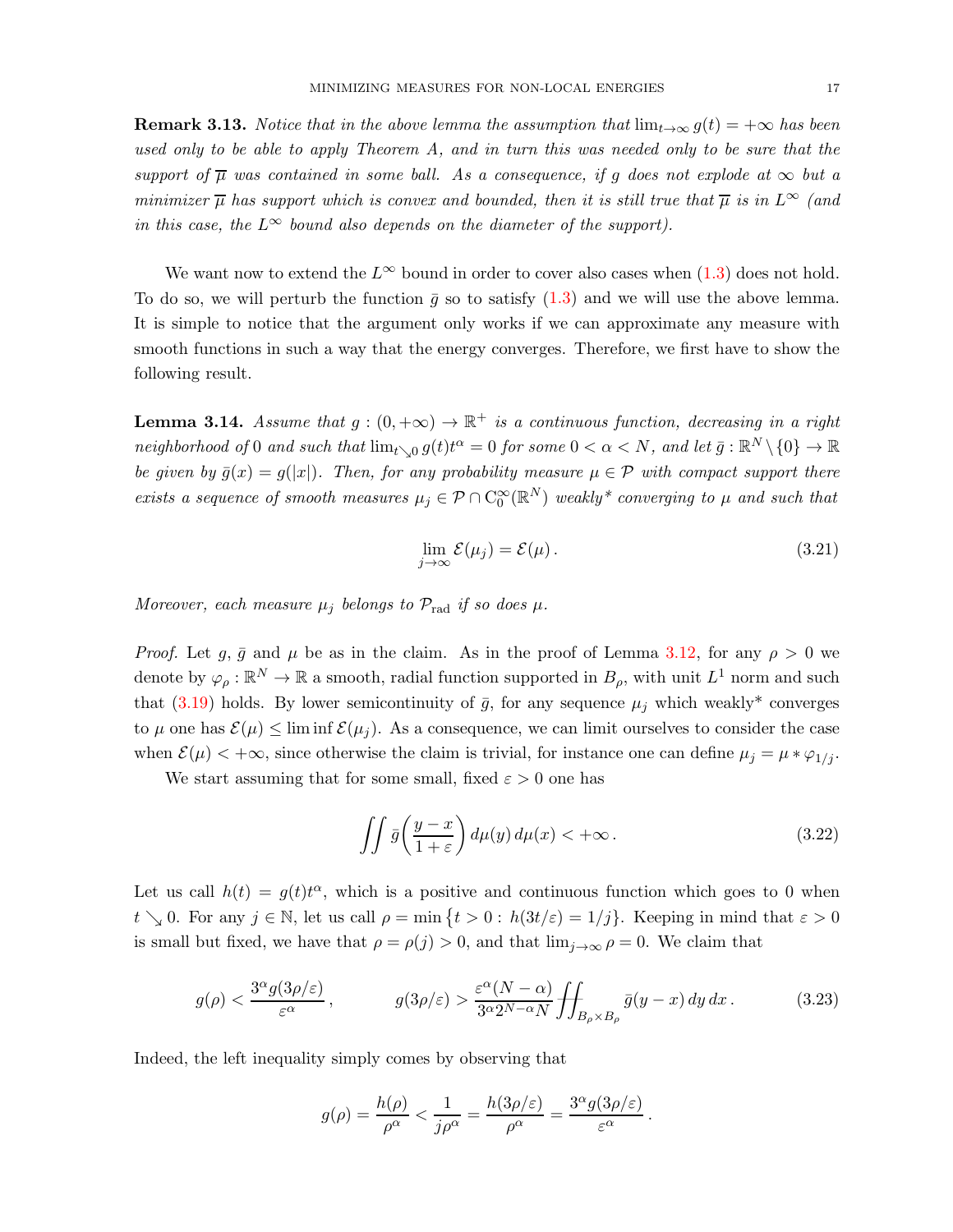Concerning the right inequality, for any  $0 < t < 2\rho$  one has  $g(t) < 1/jt^{\alpha}$ , thus

$$
\iint_{B_{\rho}\times B_{\rho}} \bar{g}(y-x) dy dx \le \omega_N \rho^N \int_{B_{2\rho}} \bar{g}(w) dw = N \omega_N^2 \rho^N \int_{t=0}^{2\rho} g(t) t^{N-1} dt
$$
  

$$
< \frac{N \omega_N^2 \rho^N}{j} \int_{t=0}^{2\rho} t^{N-1-\alpha} dt = \frac{2^{N-\alpha} N \omega_N^2 \rho^{2N-\alpha}}{j(N-\alpha)}
$$
  

$$
= \frac{3^{\alpha} 2^{N-\alpha} N \omega_N^2 \rho^{2N}}{\varepsilon^{\alpha} (N-\alpha)} g(3\rho/\varepsilon),
$$

where in the last inequality we have used that g is decreasing in  $(0, 3\rho/\varepsilon)$ , that is true by assumption as soon as  $\rho \ll 1$ , which in turn is true for j large enough. We have then proved also the right inequality in [\(3.23\)](#page-16-0).

We can now define  $\mu_j = \mu * \varphi_p$ , which is by construction a smooth probability measure with compact support, and which is radial if so is  $\mu$ . We can start calculating the energy of  $\mu_j$  as

$$
\mathcal{E}(\mu_j) = \iint \bar{g}(y-x) d\mu_j(y) d\mu_j(x)
$$
  
= 
$$
\iint \left( \iint \bar{g}(y'-x') \varphi_\rho(y-y') \varphi_\rho(x-x') dy' dx' \right) d\mu(y) d\mu(x).
$$
 (3.24)

<span id="page-17-0"></span>Let us denote for brevity  $\xi_j : \mathbb{R}^N \times \mathbb{R}^N \to \mathbb{R}^+$  as

$$
\xi_j(x,y) = \iint \bar{g}(y'-x') \varphi_\rho(y-y') \varphi_\rho(x-x') \, dy' \, dx',
$$

and let  $r > 0$  be such that g is decreasing in  $(0, r)$ . If j is large enough, we can assume that  $6\rho < \varepsilon r$ . Let us then estimate  $\xi_j(x, y)$  in three possible cases. First of all, assume that  $|y - x| < 3\rho/\varepsilon$ . Then, by Riesz inequality, [\(3.19\)](#page-15-1) and both inequalities in [\(3.23\)](#page-16-0) we have

$$
\xi_j(x,y) \le \iint \bar{g}(y'-x') \, \varphi_\rho(y') \varphi_\rho(x') \, dy' \, dx' \le \frac{4}{\omega_N^2 \rho^{2N}} \iint_{B_\rho \times B_\rho} \bar{g}(y'-x') \, dy' \, dx' \le \frac{3^\alpha 2^{N+2-\alpha} N}{\varepsilon^\alpha (N-\alpha)} g(3\rho/\varepsilon) \le \frac{3^\alpha 2^{N+2-\alpha} N}{\varepsilon^\alpha (N-\alpha)} \bar{g}(y-x) .
$$

Second, assume that  $3\rho/\varepsilon \le |y - x| < r/2$ . In this case, we simply have

$$
\xi_j(x,y) \le g(|y-x|-2\rho) \le \bar{g}\left(\frac{y-x}{1+\varepsilon}\right).
$$

Finally, assume that  $r/2 \le |y-x| \le 2R$ , where R is a constant such that the support of  $\mu$  is contained in a ball of radius  $R$ . In this case, we have

$$
\xi_j(x, y) \le \max \{ g(t), |y - x| - 2\rho \le t \le |y - x| + 2\rho \} \le 2\overline{g}(y - x),
$$

where the last inequality is true by the continuity of g as soon as  $\rho$  is small enough, hence again for any j large enough. Putting together the last three estimates, we derive the existence of a constant  $C = C(N, \alpha, \varepsilon)$  such that for any  $x, y \in (\text{spt}\mu)^2$ 

$$
\xi_j(x,y) \le C\bigg(\bar{g}(y-x) + \bar{g}\bigg(\frac{y-x}{1+\varepsilon}\bigg)\bigg).
$$

Since we are assuming that  $\mathcal{E}(\mu) < +\infty$ , as well as [\(3.22\)](#page-16-1), the right hand side of the above inequality is integrable with respect to  $\mu \otimes \mu$ . Since the sequence  $\xi_i(x, y)$  pointwise converges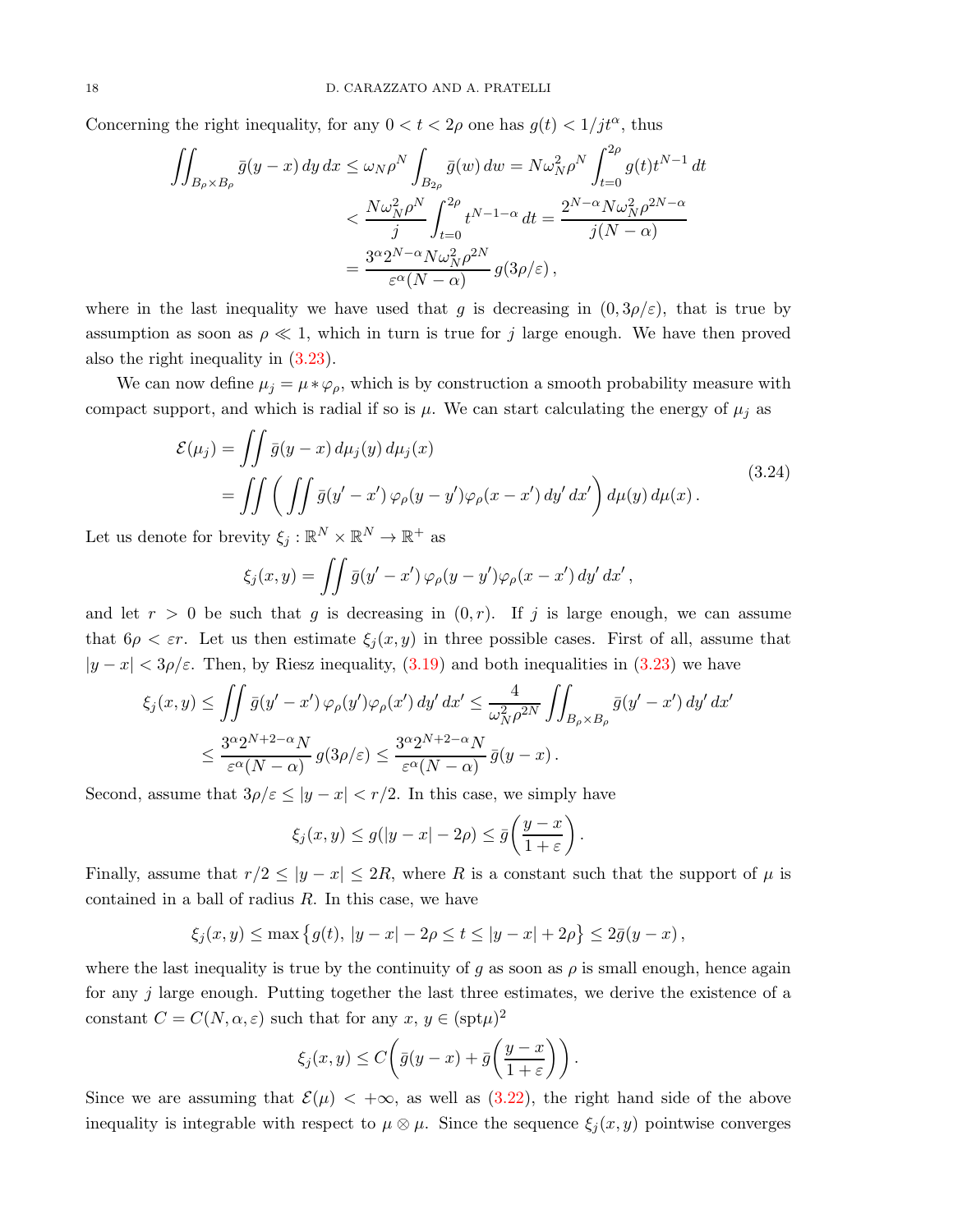to  $\bar{g}(y-x)$  when  $j \to +\infty$ , by the Dominated Converge Theorem and [\(3.24\)](#page-17-0) we deduce that  $\mathcal{E}(\mu_i) \to \mathcal{E}(\mu)$ . In other words,  $\{\mu_i\}$  is a sequence of smooth probability measures, radial if so is  $\mu$ , which weakly<sup>\*</sup> converge to  $\mu$  and which satisfy [\(3.21\)](#page-16-2). The proof is then concluded under the additional assumption [\(3.22\)](#page-16-1).

Let us now assume that  $\rho$  is a generic probability measure, not necessarily satisfying [\(3.22\)](#page-16-1) for some  $\varepsilon > 0$ . For every  $\varepsilon > 0$ , let us now call  $\tau_{\varepsilon} : \mathbb{R}^N \to \mathbb{R}^N$  the function  $\tau_{\varepsilon}(x) = (1 + \varepsilon)x$ , and let us set  $\mu^{\varepsilon} = (\tau_{\varepsilon})_{\#}\mu$ , that is, for every function  $\eta \in C_b(\mathbb{R}^N)$  we set

$$
\int \eta(x) d\mu^{\varepsilon}(x) = \int \eta((1+\varepsilon)x) d\mu(x).
$$

Notice that also  $\mu^{\varepsilon}$  is a probability measure, radial if so is  $\mu$ , and that the sequence  $\{\mu^{\varepsilon}\}\$  weakly<sup>\*</sup> converge to  $\mu$  when  $\varepsilon \searrow 0$ . Moreover, since g is decreasing in a right neighborhood of 0 and  $\mu$ has compact support, then again by the Dominated Convergence Theorem we have that

$$
\mathcal{E}(\mu^{\varepsilon}) = \iint \bar{g}(y-x) d\mu^{\varepsilon}(y) d\mu^{\varepsilon}(x) = \iint \bar{g}((1+\varepsilon)(y-x)) d\mu(y) d\mu(x) \xrightarrow[\varepsilon \searrow 0]{} \mathcal{E}(\mu).
$$

In addition,  $\mu^{\varepsilon}$  satisfies [\(3.22\)](#page-16-1) since

$$
\iint \bar{g}\left(\frac{y-x}{1+\varepsilon}\right)d\mu^{\varepsilon}(y)\,d\mu^{\varepsilon}(x) = \iint \bar{g}(y-x)\,d\mu(y)\,d\mu(x) < +\infty.
$$

As a consequence, for every  $\varepsilon > 0$  we can find a sequence  $\{\mu_j^{\varepsilon}\}$  of smooth probability measures, radial if so is  $\mu$ , which weakly<sup>\*</sup> converge to  $\mu^{\varepsilon}$  and so that  $\mathcal{E}(\mu^{\varepsilon}) \to \mathcal{E}(\mu^{\varepsilon})$ . The thesis follows then by a standard triangular argument.

Thanks to the above approximation result, we are able to show the following  $L^{\infty}$  bound without assuming the validity of  $(1.3)$ .

<span id="page-18-0"></span>**Lemma 3.15** ( $L^{\infty}$  bound for a more general  $\bar{g}$ ). Let us assume that  $\bar{g}$  satisfies (H) and is subharmonic on  $\mathbb{R}^N \setminus \{0\}$ , as well that  $\lim_{t\to\infty} g(t) = +\infty$ . Then there exist a constant  $M =$  $M(g, N)$  and a measure  $\bar{\mu} \in L^{\infty}$  which minimizes  $\mathcal{E}$  in  $\mathcal{P}_{rad}$ , with  $\|\bar{\mu}\|_{L^{\infty}} \leq M$ . If  $N = 1$ , then there exists also a measure  $\hat{\mu} \in L^{\infty}$  which minimizes  $\mathcal{E}$  in the whole class  $\mathcal{P}$ , again with  $\|\hat{\mu}\|_{L^{\infty}} \leq M.$ 

*Proof.* If  $\bar{g}$  is strictly subharmonic in  $B_r \setminus \{0\}$  and  $(1.3)$  holds, then *every* minimal measure in  $\mathcal{P}_{\text{rad}}$ , as well as *every* minimal measure in P if  $N = 1$  (and such measures exist because the assumptions allow us to apply Theorem A) has bounded and convex support by Proposition [3.4](#page-6-2) or Proposition [3.6,](#page-8-2) and then it satisfies the  $L^{\infty}$  bound by Lemma [3.12.](#page-14-6) We have then only to consider the case when [\(1.3\)](#page-2-0) does not hold, or  $\bar{g}$  is not *strictly* subharmonic on some  $B_r \setminus \{0\}$ .

Let us first suppose that  $(1.3)$  does not hold (the case when  $(1.3)$  holds and  $\bar{g}$  is not strictly subharmonic on some  $B_r \setminus \{0\}$  is much simpler, and it will be discussed at the end of the proof). We can define  $h : \mathbb{R}^+ \to \mathbb{R}^+$  as the function such that  $h(t) = 0$  for  $t \geq r$ , while for  $0 < t < r$ 

$$
h(t) = t^{-N + \frac{1}{2}} + \frac{-4N^2 - 8N - 3}{8}r^{-N + \frac{1}{2}} + \frac{4N^2 + 4N - 3}{4}r^{-N - \frac{1}{2}}t - \frac{4N^2 - 1}{8}r^{-N - \frac{3}{2}}t^2.
$$

An elementary calculation ensures that the function  $\bar{h}: \mathbb{R}^N \setminus \{0\} \to \mathbb{R}^+$  given by  $\bar{h}(x) = h(|x|)$  is C<sup>2</sup>, radial, subharmonic, strictly subharmonic in  $B_r \setminus \{0\}$ , and that  $\limsup_{t \searrow 0} |h'(t)|t^N = +\infty$ .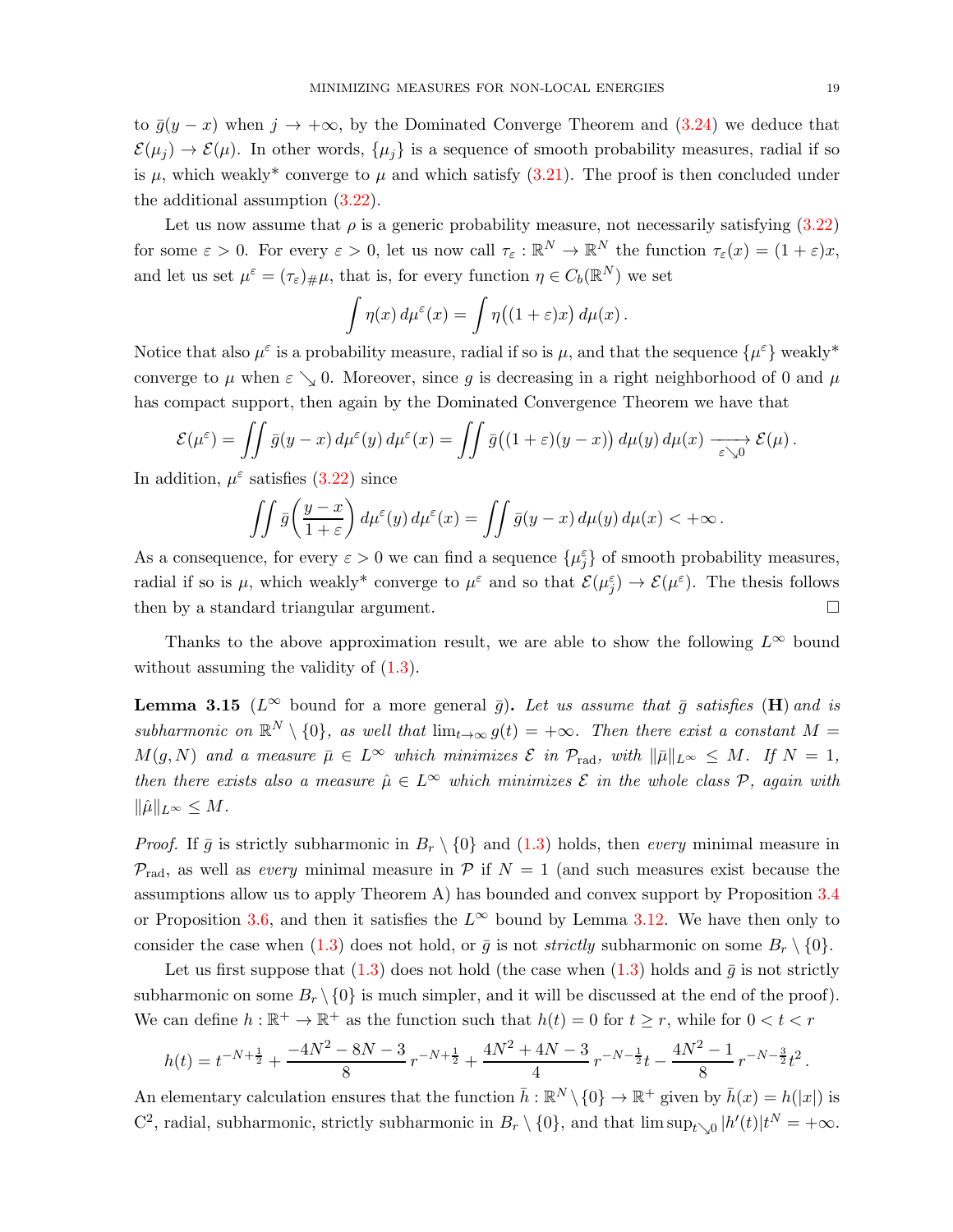We define then  $g_{\varepsilon} = g + \varepsilon h$ , and consistently  $\bar{g}_{\varepsilon} = \bar{g} + \varepsilon \bar{h}$ . Notice that  $\bar{g}_{\varepsilon}$  clearly satisfies assumption (H), is *strictly* subharmonic in  $B_r \setminus \{0\}$ , and satisfies [\(1.3\)](#page-2-0). For brevity of notations, we write  $\mathcal{E}_h$  to denote the energy corresponding to the function h, and  $\mathcal{E}_{\varepsilon}$  to denote the energy corresponding to the function  $g_{\varepsilon}$ , so in particular  $\mathcal{E}_{\varepsilon} = \mathcal{E} + \varepsilon \mathcal{E}_h$ .

We can apply Theorem A with the function  $\bar{g}_{\varepsilon}$  in place of  $\bar{g}$ , and this ensures the existence of a minimizer of the energy  $\mathcal{E}_{\varepsilon}$  both in  $\mathcal{P}$  and in  $\mathcal{P}_{rad}$ . Notice that, calling B the ball centered at the origin and with unit volume,  $\mathcal{E}_{\varepsilon}(\chi_B)$  is a continuous function of  $\varepsilon$ , converging to  $\mathcal{E}(\chi_B) \in (0, +\infty)$ when  $\varepsilon \searrow 0$ . As a consequence, the claim of Theorem A ensures the existence of some  $R > 0$ , depending on g and N but not on  $\varepsilon$ , such that if  $\varepsilon$  is small enough then the support of every measure minimizing the energy  $\mathcal{E}_{\varepsilon}$  in  $\mathcal P$  or in  $\mathcal P_{\rm rad}$  is contained in the ball  $B(0,R)$  of radius R.

Let us then call  $\mu_{\varepsilon}$  a minimizer of  $\mathcal{E}_{\varepsilon}$  in  $\mathcal{P}_{\text{rad}}$ . If  $N = 1$ , we can also call  $\mu_{\varepsilon}$  a minimizer in  $\mathcal{P}$ . Every  $\mu_{\varepsilon}$  has support in the ball  $B(0, R)$ , and it has convex support. Indeed, if  $N > 1$  (hence  $\mu_{\varepsilon}$ minimizes the energy  $\mathcal{E}_{\varepsilon}$  in  $\mathcal{P}_{rad}$ ) then Proposition [3.6](#page-8-2) ensures the support to be a closed ball. Instead, if  $N = 1$ , then Proposition [3.4](#page-6-2) ensures that the support is a closed segment, both if  $\mu_{\varepsilon}$ minimizes in P and in  $\mathcal{P}_{rad}$ . We can the apply Lemma [3.12](#page-14-6) to  $\bar{g}_{\varepsilon}$ , obtaining that  $\mu_{\varepsilon} \in L^{\infty}$  and  $\|\mu_{\varepsilon}\|_{L^{\infty}} \leq M(g_{\varepsilon}, N) = M(g, \varepsilon, N).$ 

We want to show that M actually does not depend on  $\varepsilon$ . To do so, we recall that by [\(3.18\)](#page-15-2) the value of M coincides with  $M_0$ , since  $\limsup_{t\searrow0} |g_\varepsilon'(t)|t^N = +\infty$ . And in turn, by Lemma [3.9,](#page-12-1) the value of  $M_0$  depends on N,  $\overline{R}$  and on the restriction of  $g_{\varepsilon}$  to  $[r, \overline{R}]$ , where  $\overline{R} = 2R + 1$ . Since all the functions  $g_{\varepsilon}$  coincide with g in  $[r,\overline{R}]$ , we have shown that M only depends on g and N, and not on  $\varepsilon$ .

We can then find a sequence  $\varepsilon_j \searrow 0$  such that the measures  $\mu_{\varepsilon_j}$  weakly\* converge to some  $\bar{\mu}$ , which is a probability measure since the measures  $\mu_{\varepsilon}$  are all concentrated in a same ball  $B(0,R)$ , and which is radially symmetric if so are all the measures  $\mu_{\varepsilon}$ . By construction, we have that  $\bar{\mu}$  is actually in  $L^{\infty}$ , and that  $\|\bar{\mu}\|_{L^{\infty}} \leq M$ . The proof will then be concluded once we show that  $\bar{\mu}$  is a minimizer for the energy  $\mathcal E$  in the class  $\mathcal P_{rad}$ , or in the class  $\mathcal P$  if  $N=1$  and we are considering the minimization in  $P$ .

To do so, let  $\mu$  be any other probability measure, in P or in  $\mathcal{P}_{rad}$ , and let us try to show that  $\mathcal{E}(\bar{\mu}) \leq \mathcal{E}(\mu)$ . First of all, we observe that the fact that  $(1.3)$  does not hold for g means that  $\lim_{t\to 0} g'(t)t^N = 0$ , and this immediately implies that  $\lim_{t\to 0} g(t)t^{N-1} = 0$ . As a consequence, Lemma [3.14](#page-16-3) gives us a sequence  $\{\mu^n\}$  of smooth probability measures which weakly<sup>\*</sup> converge to  $\mu$  and so that  $\mathcal{E}(\mu^n) \to \mathcal{E}(\mu)$ . For any fixed  $n \in \mathbb{N}$ , by lower semicontinuity of the cost, the fact that  $g \leq g_{\varepsilon_j}$ , and that  $\mu_{\varepsilon_j}$  minimizes the energy  $\mathcal{E}_{\varepsilon_j}$  in its class, we have

$$
\mathcal{E}(\bar{\mu}) \leq \liminf_{j \to \infty} \mathcal{E}(\mu_{\varepsilon_j}) \leq \liminf_{j \to \infty} \mathcal{E}_{\varepsilon_j}(\mu_{\varepsilon_j})
$$
\n
$$
\leq \liminf_{j \to \infty} \mathcal{E}_{\varepsilon_j}(\mu^n) = \mathcal{E}(\mu^n) + \liminf_{j \to \infty} \varepsilon_j \mathcal{E}_h(\mu^n) = \mathcal{E}(\mu^n). \tag{3.25}
$$

<span id="page-19-0"></span>It is important to notice that the last equality holds because  $\varepsilon_j \to 0$  and because  $\mathcal{E}_h(\mu^n) < +\infty$ . And this last fact is true because  $\mu^n$  is a smooth function with compact support, and  $h \in L^1_{loc}$ . Directly using the measure  $\mu$  in place of  $\mu^n$  in the above chain of inequalities would clearly work if  $\mathcal{E}_h(\mu) < +\infty$ , but there is in general no guarantee that this is true, and this is why we had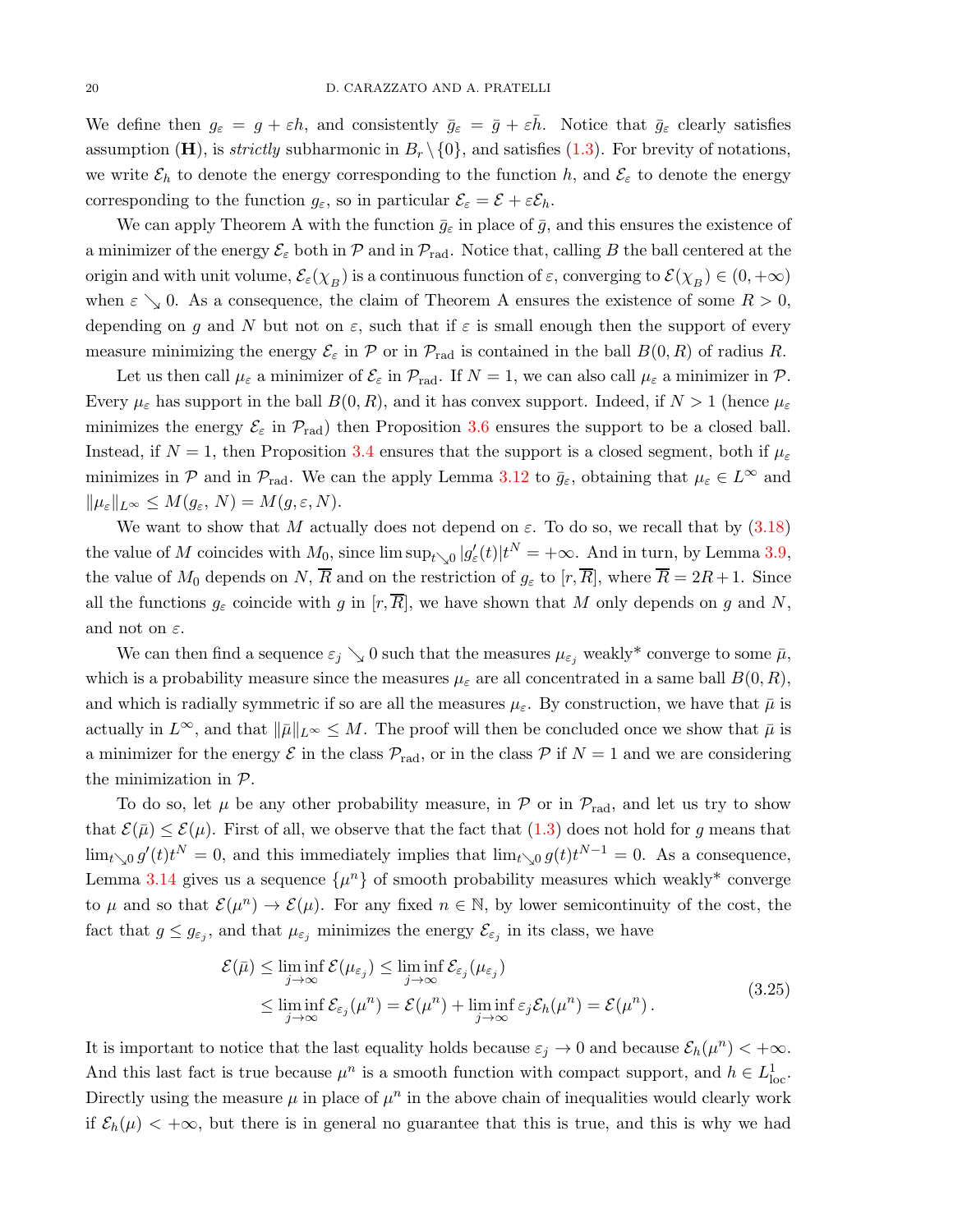to use the regular measures  $\mu^n$ . Having observed that  $\mathcal{E}(\bar{\mu}) \leq \mathcal{E}(\mu^n)$  for any generic  $n \in \mathbb{N}$ , and keeping in mind that  $\mathcal{E}(\mu^n) \to \mathcal{E}(\mu)$  when  $n \to \infty$ , we conclude that  $\mathcal{E}(\bar{\mu}) \leq \mathcal{E}(\mu)$  are required, and this ends the proof under the assumption that  $(1.3)$  does not hold.

To conclude the proof, we have then only to consider the case when  $(1.3)$  holds and g fails to be strictly subharmonic on some  $B_r \setminus \{0\}$  (the case when  $(1.3)$  holds and g is strictly subharmonic on some  $B_r \setminus \{0\}$  has been considered at the beginning). This case is much simpler than the one already studied. Indeed, this time it is enough to define  $g_{\varepsilon} = g + \varepsilon t^2$  and to argue as before. Everything works without difficulties except for the fact that this time it is not necessarily true that  $g(t)t^{N-1} \to 0$ , so we are not allowed to use Lemma [3.14](#page-16-3) to obtain the sequence  $\{\mu^n\}$ . However, there is no need to do so; indeed, as observed above, the only reason to use the sequence  $\{\mu^n\}$  was that its regularity guaranteed that  $\mathcal{E}_h(\mu^n) < +\infty$ , while in general  $\mathcal{E}_h(\mu)$  could have been  $+\infty$ . But this time, the function h is simply given by  $h(t) = t^2$ , hence the fact that  $\mathcal{E}_h(\mu) < +\infty$  is surely true because  $\mu$  is compactly supported, and then one can directly use  $\mu$  in place of  $\mu^n$  in [\(3.25\)](#page-19-0) without using Lemma [3.14.](#page-16-3) The proof is then finished.  $\square$ 

The proof of Theorem B is then concluded. Indeed, case (1) is considered in Lemma [3.12;](#page-14-6) case (2) follows from case (1) since the assumptions guarantee that the optimal measure have convex support by Proposition [3.4](#page-6-2) and Proposition [3.6;](#page-8-2) and case (3) is considered in Lemma [3.15.](#page-18-0)

<span id="page-20-0"></span>**Remark 3.16.** We conclude this section with a comment about the importance of Theorem B in connection with the different possible settings of the problem. Let us recall that, as described in the Introduction, the minimization of the energy has been considered in the literature among sets of given measure, or among functions with values in  $[0,1]$  and given  $L^1$  norm, or among positive measures with given mass. Each setting clearly extends the previous ones, so in particular if a minimizer within a class belongs to one of the previous classes, then it is also a minimizer for that class.

A simple, yet deep difference between the problem among measures and the problem among sets, or functions with values in  $[0,1]$ , is the dependance of the minimizers with the mass. Indeed, the homogeneity of the energy  $\mathcal E$  among measures implies that dependance on the mass of the minimal measures is trivial, in the sense that the minimizing measures for different masses are simply a multiple of each other. On the contrary, when considering the problem among sets, or among functions with values in  $[0, 1]$ , the different scaling properties of the attractive and repulsive part of the energy imply that the solutions heavily depend on the mass. For instance, Frank and Lieb in  $[5]$  show that for some values of the parameters in  $(1.2)$  the solutions among functions with values in  $[0, 1]$  are actually characteristic functions (of balls) whenever the mass is large enough. However, this is no more true for smaller mass, and in general one could expect solutions which are functions having also intermediate values between 0 and 1. Even more, Frank and Lieb conjecture in [\[5,](#page-25-1) Remark 2 (3)] that for some values of the parameters solutions are never characteristic functions, whatever the mass is.

Let us now notice that, if Theorem B applies, then the minimizing probability measure is an  $L^{\infty}$  function. As a consequence, the minimizer among the measures with mass m is a function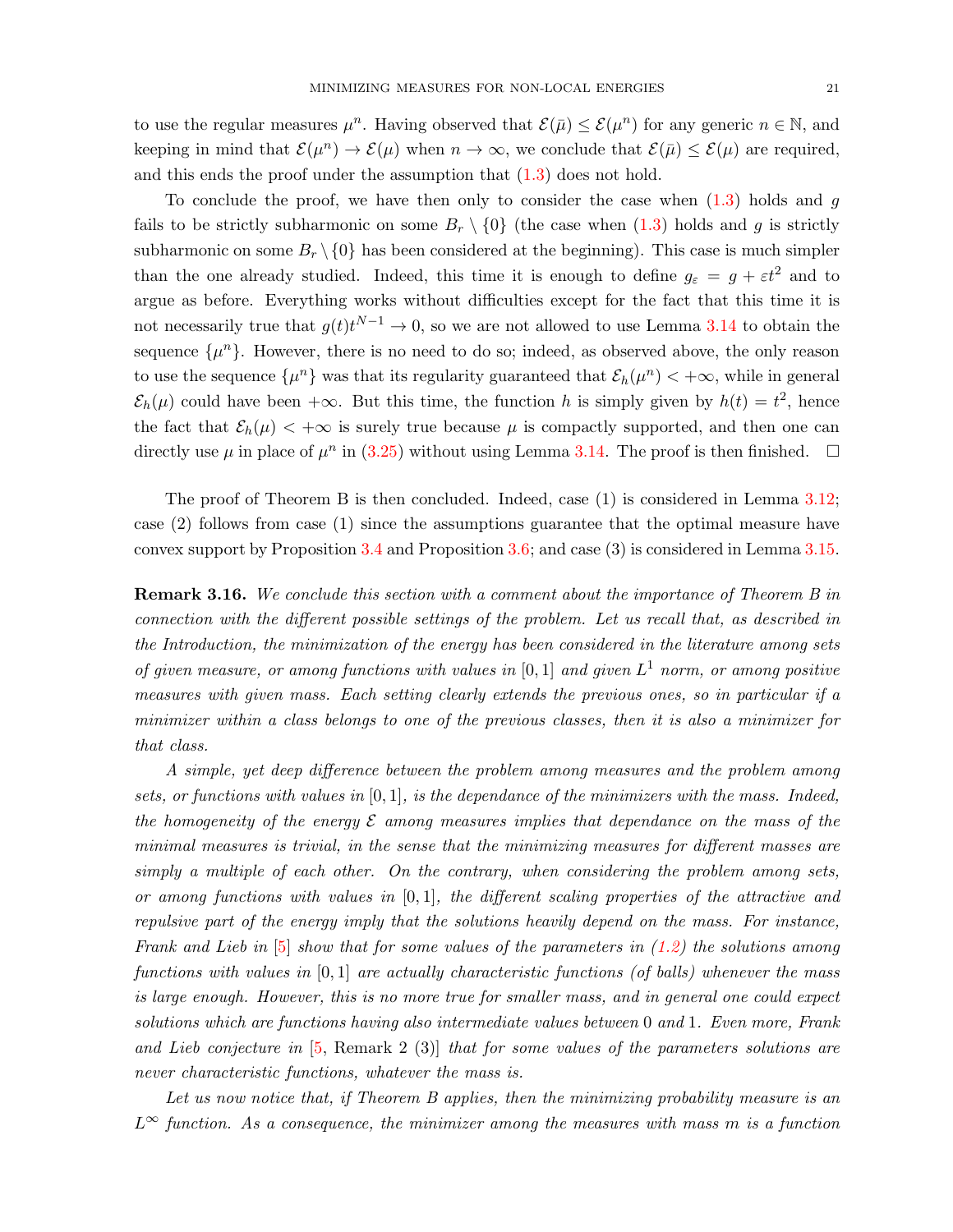with  $L^{\infty}$  norm smaller than 1 as soon as m is small enough. And then, it is also a minimizer for the problem among  $L^1$  functions with values in  $[0, 1]$ . This implies that, under the assumptions of Theorem B, the minimizers of the problem among functions with values in  $[0,1]$  are surely not characteristic functions of sets if the mass is small enough.

#### 4. On the uniqueness and radiality of the optimal measure

<span id="page-21-0"></span>This last section is devoted to discuss the question of the uniqueness (of course, up to translations) and radiality of the optimal measures, and in particular to prove Theorem C. We start noticing that, for a general function  $\bar{q}$ , there is no reason why there should be a unique optimal measure, and it is easy to build examples in which the uniqueness fails. Less clear is the question whether optimal measures should be radial. Indeed, on one side, the problem is rotationally invariant; but on the other side, in most of the examples the function  $g$  has a unique minimum point, say  $t_{\text{min}}$ , and then, roughly speaking, points would like to stay at distance  $t_{\text{min}}$ from each other, and this somehow pushes against the radiality. The two questions are related, because obviously if there is a unique optimal measure then it must be radial, since all the rotations of this measure are also optimal and then have to coincide with it.

As already pointed out in the Introduction, the question of the uniqueness has already been treated in some papers. More precisely, in [\[1\]](#page-25-5) it is shown that there is a unique optimal measure whenever  $\bar{g}(x) = |x|^{-\alpha} + |x|^2$  with any  $0 < \alpha < N$ . Later on, the same result was obtained in [\[8\]](#page-25-7) for  $\bar{g}(x) = |x|^{-\alpha} + |x|^{\beta}$  with any  $2 \le \beta \le 4$ , and again  $0 < \alpha < N$ . We can now further generalise the result by substituting the term  $|x|^{-\alpha}$  with any positive definite function, basically using the same approach of  $[8]$  and the properties of the positive definite functions. We start with the definition.

**Definition 4.1** (Strongly positive definite functions). Given a  $L^1_{loc}$  function  $\bar{h}: \mathbb{R}^N \to \mathbb{R}^+$ , for any two measures  $\mu, \nu \in \mathcal{P}(\mathbb{R}^N)$  we define

$$
\mathcal{E}_{\bar{h}}(\mu,\nu)=\iint_{\mathbb{R}^N\times\mathbb{R}^N}\bar{h}(y-x)\,d\mu(x)\,d\nu(y)\,.
$$

Then, we say that  $\bar{h}$  is strongly positive definite if for any  $\mu, \nu \in \mathcal{P}(\mathbb{R}^N)$  one has

<span id="page-21-1"></span>
$$
\mathcal{E}_{\bar{h}}(\mu,\mu) + \mathcal{E}_{\bar{h}}(\nu,\nu) \ge 2\mathcal{E}_{\bar{h}}(\mu,\nu), \qquad (4.1)
$$

and that  $\bar{h}$  is strictly strongly positive definite if the inequality is strict whenever  $\mu \neq \nu$ .

The definition of positive definite functions is quite standard, see for instance [\[11,](#page-25-8) [7,](#page-25-9) [9\]](#page-25-10), and it simply consists in asking the validity of the property  $(4.1)$  when  $\mu$  and  $\nu$  are  $L^1$  functions with unit  $L^1$  norm, or characteristic functions of sets of unit volume –these two choices are equivalent by a simple approximation argument. We add the word "strongly" to remember that our assumption is in principle stronger, since we want to test with every probability measure. However, it is simple to see that the two notions are in fact equivalent, at least for functions for which the measures can be approximated by functions in energy, as we show now.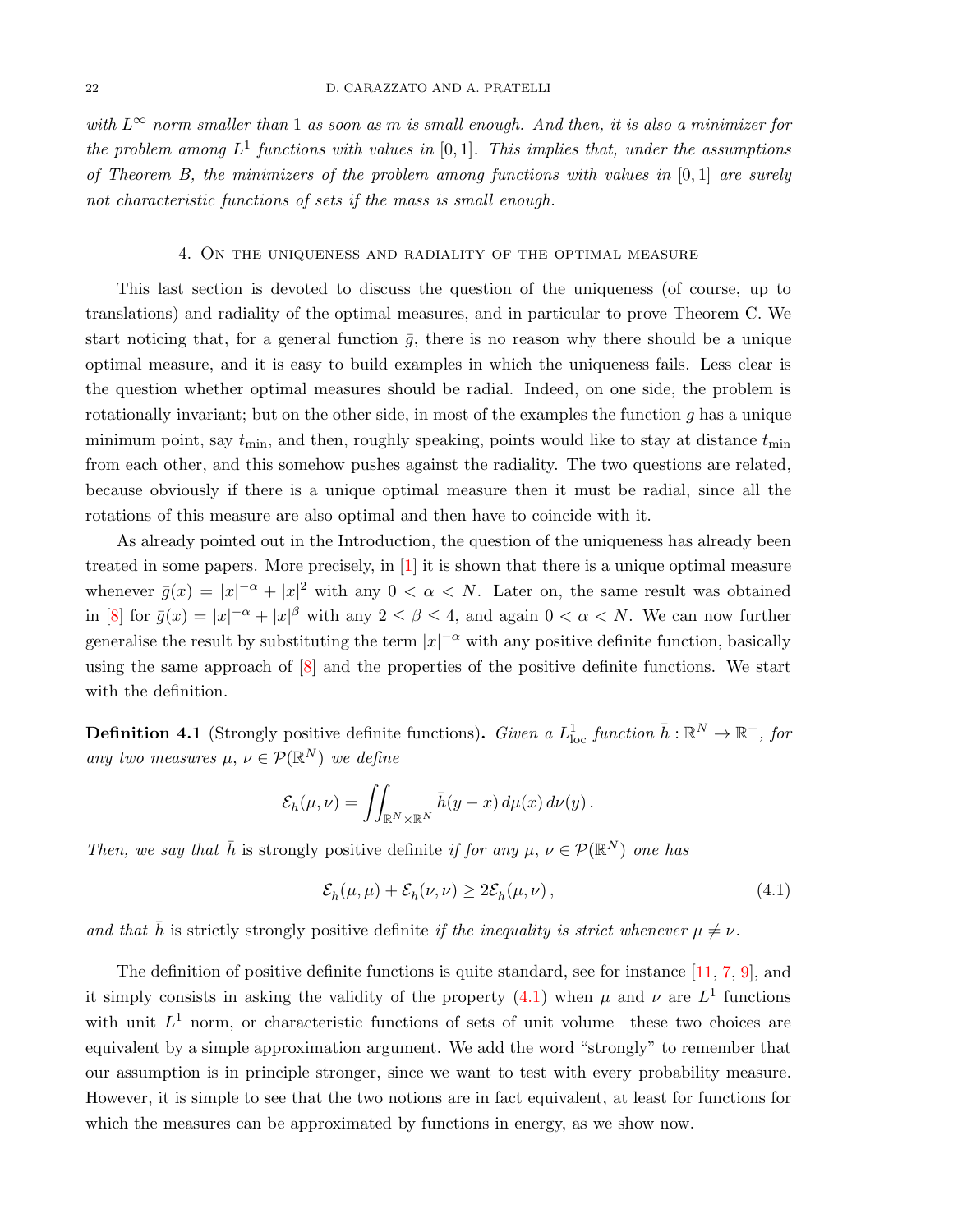<span id="page-22-0"></span>**Lemma 4.2.** Assume that  $\bar{h}: \mathbb{R}^N \to \mathbb{R}^+$  is a  $L^1_{\text{loc}}$  function with the property that for any measure  $\mu\in\mathcal{P}(\mathbb{R}^N)$  there is a sequence of smooth functions  $\mu_j\in\mathcal{P}\cap\mathrm{C}_0^\infty(\mathbb{R}^N)$  weakly\* converging to  $\mu$ and such that  $\mathcal{E}_{\bar{h}}(\mu_i, \mu_i) \to \mathcal{E}_{\bar{h}}(\mu, \mu)$  for  $j \to \infty$ . Then,  $\bar{h}$  is strongly positive definite if and only if it is positive definite.

*Proof.* Of course, whenever  $\bar{h}$  is strongly positive definite, then it is also positive definite, so we only have to prove the opposite implication. Let us then assume that  $h$  is positive definite, and let  $\mu$  and  $\nu$  be two probability measures. By assumption, we can take two sequences  $\{\mu_i\}$  and  $\{\nu_n\}$  in  $\mathcal{P} \cap C_0^{\infty}(\mathbb{R}^N)$  which weakly\* converge to  $\mu$  and  $\nu$  respectively, and such that

$$
\lim_{j \to \infty} \mathcal{E}_{\bar{h}}(\mu_j, \mu_j) = \mathcal{E}_{\bar{h}}(\mu, \mu), \qquad \lim_{n \to \infty} \mathcal{E}_{\bar{h}}(\nu_n, \nu_n) = \mathcal{E}_{\bar{h}}(\nu, \nu).
$$

Since  $(4.1)$  is true for any pair  $(\mu_j, \nu_n)$ , by lower semicontinuity we have

$$
2\mathcal{E}_{\bar{h}}(\mu,\nu) \leq \liminf_{j \to \infty} 2\mathcal{E}_{\bar{h}}(\mu_j,\nu) \leq \liminf_{j \to \infty} \liminf_{n \to \infty} 2\mathcal{E}_{\bar{h}}(\mu_j,\nu_n)
$$
  
\$\leq\$ 
$$
\liminf_{j \to \infty} \liminf_{n \to \infty} \mathcal{E}_{\bar{h}}(\mu_j,\mu_j) + \mathcal{E}_{\bar{h}}(\nu_n,\nu_n) = \mathcal{E}_{\bar{h}}(\mu,\mu) + \mathcal{E}_{\bar{h}}(\nu,\nu).
$$

Therefore,  $\bar{h}$  is strongly positive definite.

As said above, the notion of positive definiteness is well known. In particular, the following sufficient conditions for the positive definiteness are known, see for instance [\[10\]](#page-25-2).

<span id="page-22-1"></span>**Theorem 4.3.** Let  $\bar{h}: \mathbb{R}^N \to \mathbb{R}^+$  be a  $L^1_{loc}$  function. If  $\lim_{|x| \to \infty} \bar{h}(x) = \inf \bar{h}$  and  $\bar{h}$  is subharmonic in  $\mathbb{R}^N \setminus \{0\}$ , then  $\bar{h}$  is positive definite. If  $\limsup_{|x| \to \infty} \bar{h}(x) < +\infty$  and the Fourier transform of  $\bar{h}$  is a positive Borel measure, then  $\bar{h}$  is positive definite.

In particular, the function  $t^{-\alpha}$  is strictly positive definite for every  $0 < \alpha < N$ , as well as the Gaussian function  $e^{-|x|^2/2}$ , and the function  $-\ln(|x|)$  in dimension  $N=2$ .

An important corollary of Lemma [4.2,](#page-22-0) which immediately follows by Lemma [3.14,](#page-16-3) is that a radial function  $\bar{h}$  with the property that h, defined by  $\bar{h}(x) = h(|x|)$ , is continuous, decreasing in a right neighborhood of 0, and so that  $\lim_{t\searrow0} h(t)t^{\alpha} = 0$  for some  $0 < \alpha < N$ , is strongly positive definite as soon as it is positive definite. If  $\bar{h}$  is subharmonic in  $\mathbb{R}^N \setminus \{0\}$ , there is not even need of asking the existence of some  $\alpha$  as above. More precisely, the following result holds.

<span id="page-22-2"></span>**Lemma 4.4.** Every radial function  $\bar{h}: \mathbb{R}^N \to \mathbb{R}^+$  which is radially decreasing and subharmonic in  $\mathbb{R}^N \setminus \{0\}$  is strongly positive definite.

*Proof.* Let  $\bar{h}: \mathbb{R}^N \to \mathbb{R}^+$  be a radial, radially decreasing and subharmonic function, and let us call as usual  $h : \mathbb{R}^+ \to \mathbb{R}^+$  the function given by  $\bar{h}(x) = h(|x|)$ . By Theorem [4.3](#page-22-1) we know that  $\bar{h}$ is positive definite. Therefore, as noticed above, Lemma [4.2](#page-22-0) and Lemma [3.14](#page-16-3) readily give that  $\bar{h}$  is strongly positive definite if there is some  $0 < \alpha < N$  such that  $\lim_{t \searrow 0} h(t)t^{\alpha} = 0$ .

Let us then suppose then that it is not so. For any small  $\varepsilon > 0$ , we call  $\bar{h}_{\varepsilon} : \mathbb{R}^N \setminus \{0\} \to \mathbb{R}^+$ the radial function which coincides with  $\bar{h}$  in  $\mathbb{R}^N \setminus B_\varepsilon$  and which is harmonic in  $B_\varepsilon \setminus \{0\}$ . In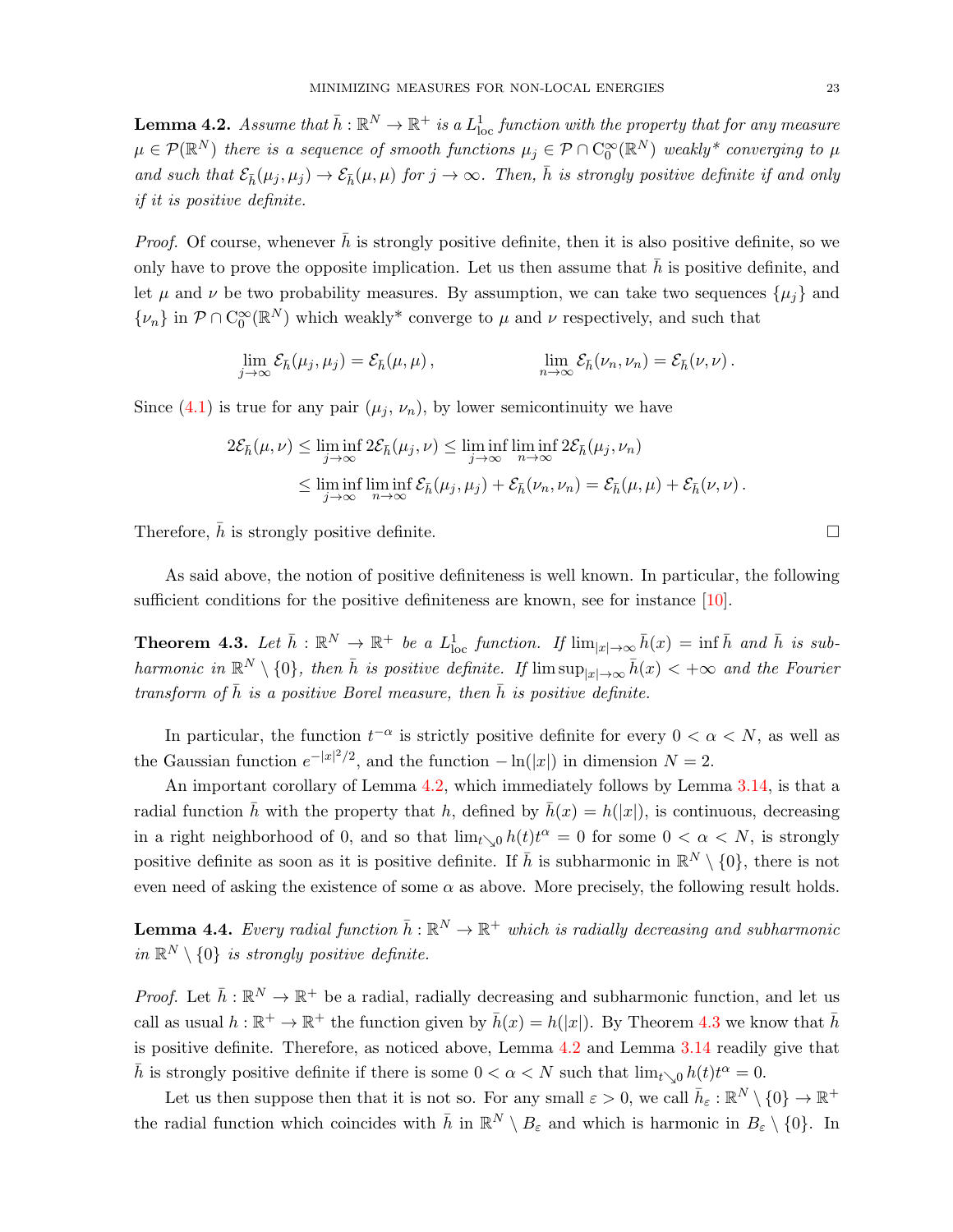particular, the corresponding function  $h_{\varepsilon}$  is defined in  $(0, \varepsilon)$  by the formula

$$
h_{\varepsilon}(t) = \begin{cases} \frac{(t^{2-N} - \varepsilon^{2-N})h'(\varepsilon)}{(2-N)\varepsilon^{1-N}} + h(\varepsilon) & \text{if } N \neq 2, \\ \varepsilon \Big( \ln(t) - \ln(\varepsilon) \Big) h'(\varepsilon) + h(\varepsilon) & \text{if } N = 2. \end{cases}
$$

Notice that  $\bar{h}_{\varepsilon}$  satisfies by construction all the requirements of the lemma, and moreover  $\lim_{t\to 0} h_{\varepsilon}(t)t^{N-1/2} = 0$ . As a consequence,  $\bar{h}_{\varepsilon}$  is strongly positive definite. Given then any two probability measures  $\mu$  and  $\nu$ , we know that

$$
\mathcal{E}_{\varepsilon}(\mu,\mu)+\mathcal{E}_{\varepsilon}(\nu,\nu)\geq 2\mathcal{E}_{\varepsilon}(\mu,\nu)\,,
$$

where we write  $\mathcal{E}_{\varepsilon}$  in place of  $\mathcal{E}_{\bar{h}_{\varepsilon}}$  for simplicity of notations. Since the functions  $\bar{h}_{\varepsilon}$  pointwise converge to  $\bar{h}$  when  $\varepsilon \to 0$ , and  $\bar{h}_{\varepsilon} \leq \bar{h}$  by construction and since  $\bar{h}$  is subharmonic, by the Dominated Convergence Theorem each term in the above inequality converges for  $\varepsilon \to 0$  to the corresponding term with  $\mathcal{E}_{\bar{h}}$  in place of  $\mathcal{E}_{\varepsilon}$ . The validity of [\(4.1\)](#page-21-1) is then established, and so  $\bar{h}$  is strongly positive definite.

The importance in this context of the notion of positive definiteness is mainly given by the following elementary observation.

**Lemma 4.5.** Let  $\bar{g}: \mathbb{R}^N \to \mathbb{R}^+$  be a l.s.c.,  $L^1_{loc}$  and strongly positive definite function. Then the energy  $\mathcal E$  is convex in the space

$$
\dot{\mathcal{P}}_{\bar{g},c} = \left\{ \mu \in \mathcal{P}(\mathbb{R}^N) : \,\text{spt}(\mu) \subset \subset \mathbb{R}^N, \,\mathcal{E}(\mu) < +\infty, \,\int x \, d\mu = 0 \right\}
$$

of the probability measure with compact support, finite energy, and baricenter in the origin. If  $\bar{g}$ is strictly strongly positive definite then  $\mathcal E$  is strictly convex in  $\dot{\mathcal P}_{\bar g,c}$ .

*Proof.* Let  $\mu$ ,  $\nu$  be two measures in  $\dot{\mathcal{P}}_{\bar{g},c}$ , and let  $0 \leq \lambda \leq 1$ . Then,

$$
\mathcal{E}(\lambda\mu + (1 - \lambda)\nu) = \mathcal{E}_{\bar{g}}(\lambda\mu + (1 - \lambda)\nu, \lambda\mu + (1 - \lambda)\nu)
$$
  
=  $\lambda^2 \mathcal{E}(\mu) + (1 - \lambda)^2 \mathcal{E}(\nu) + 2\lambda(1 - \lambda)\mathcal{E}_{\bar{g}}(\mu, \nu),$ 

and then by  $(4.1)$ 

$$
\mathcal{E}(\lambda\mu + (1-\lambda)\nu) - (\lambda\mathcal{E}(\mu) + (1-\lambda)\mathcal{E}(\nu)) = \lambda(\lambda - 1)\Big(\mathcal{E}_{\bar{g}}(\mu, \mu) + \mathcal{E}_{\bar{g}}(\nu, \nu) - 2\mathcal{E}_{\bar{g}}(\mu, \nu)\Big) \leq 0,
$$

which gives the required convexity of  $\mathcal E$ . If  $\bar g$  is strictly strongly positive definite, then the above inequality is strict whenever  $0 < \lambda < 1$  and  $\mu \neq \nu$ , thus  $\mathcal{E}$  is strictly convex in  $\dot{\mathcal{P}}_{\bar{g},c}$ .

We can now conclude the paper by giving the proof of Theorem C.

*Proof of Theorem C*. The function  $x \mapsto |x|^{\beta}$  is positive definite for  $2 \le \beta \le 4$ , as proved in [\[8,](#page-25-7) Theorem 2.1], and then it is also strongly positive definite since Lemma [4.2](#page-22-0) can be clearly applied. As a consequence, if  $\bar{h}$  is strongly positive definite, so is also  $\bar{g}(x) = \bar{h}(x) + |x|^{\beta}$ . Since the assumptions allow us to apply Theorem A, we know the existence of an optimal measure  $\mu$ for the energy  $\mathcal{E}$ , which is compactly supported. Up to a translation, we can assume that  $\mu$  has baricenter in the origin. For every  $\theta \in \mathbb{S}^{N-1}$ , we call then  $\mu_{\theta}$  the measure obtained by rotating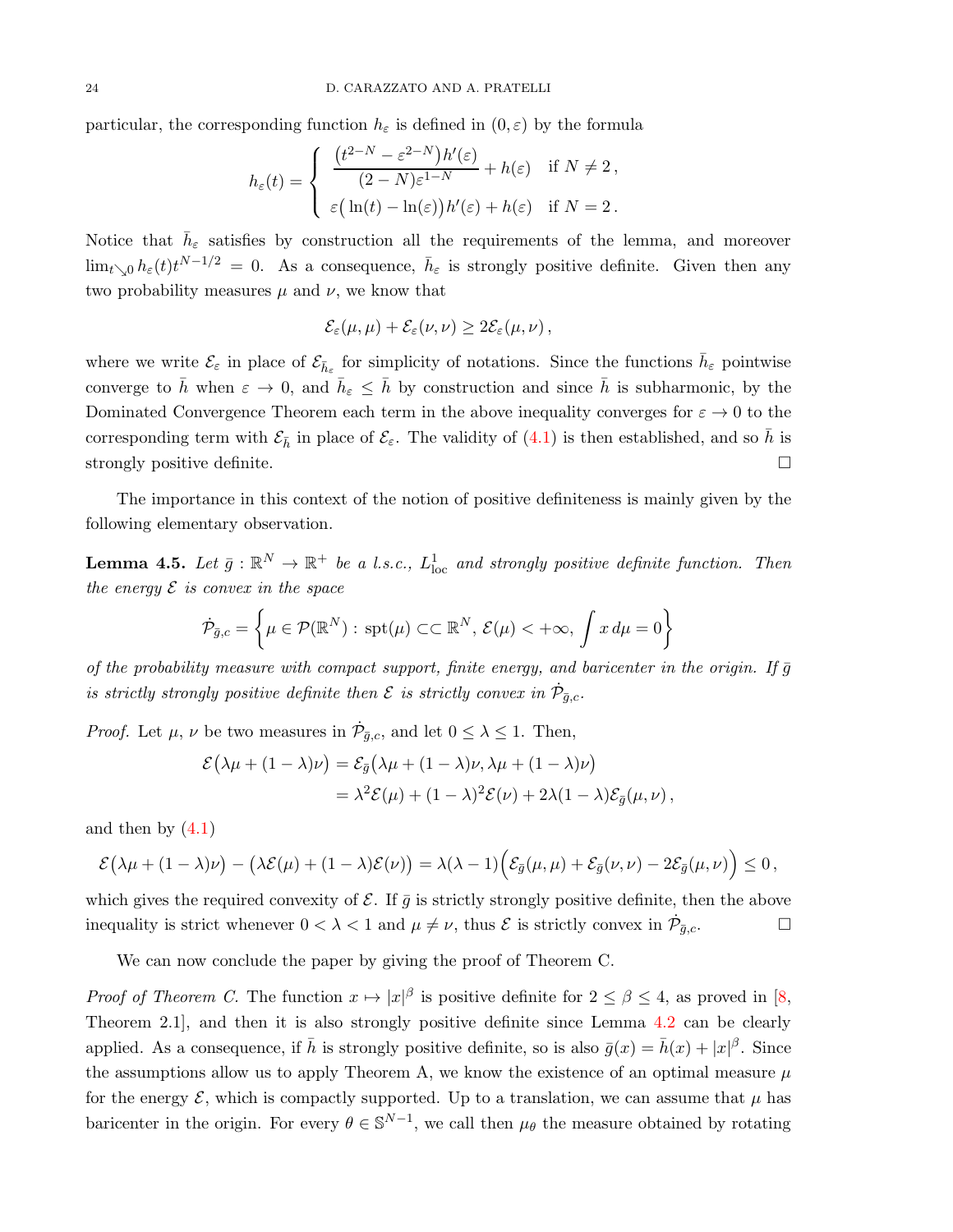$\mu$  of an angle  $\theta$ . By radiality of  $\bar{g}$ , each measure  $\mu_{\theta}$  has the same energy as  $\mu$ , so they are all optimal. Since the energy  $\mathcal E$  is convex in the space  $\dot{\mathcal P}_{\bar{g},c}$ , which contains by construction all the measures  $\mu_{\theta}$ , we deduce the optimality also of the measure

$$
\bar{\mu} = \int_{\mathbb{S}^{N-1}} \mu_{\theta} \, d\mathscr{H}^{N-1}(\theta) \,,
$$

which is of course in  $\mathcal{P}_{rad}$ . The existence of an optimal measure in  $\mathcal{P}_{rad}$  is then established.

If  $\bar{h}$  is strictly strongly positive definite, then so is  $\bar{g}$  and then the energy  $\mathcal E$  is strictly convex in  $\dot{\mathcal{P}}_{\bar{g},c}$ . As a consequence, all the measures  $\mu_{\theta}$  have to coincide, and this means that  $\mu = \bar{\mu}$  is radial. We claim that  $\mu$  is actually the only optimal measure with baricenter in the origin. This is in fact obvious, since if there is another such optimal measure  $\nu \neq \mu$ , the strict convexity of  $\mathcal E$  gives that  $\mathcal E((\mu+\nu)/2) < \mathcal E(\mu)$ , which is absurd.

Let us now assume that  $\bar{h}$  is subharmonic in  $\mathbb{R}^N \setminus \{0\}$  and radially decreasing. The fact that  $\bar{h}$  is strongly positive definite is given by Lemma [4.4,](#page-22-2) and then the existence of a minimizer  $\bar{\mu}$  of  $\mathcal E$  in  $\mathcal P$  which is radial follows by the first part of the proof. Suppose now that h is strictly subharmonic in some  $B_r \setminus \{0\}$ . Since of course  $\bar{\mu}$  in particular minimizes the energy in  $\mathcal{P}_{rad}$ , the fact that the support of  $\bar{\mu}$  is a ball is given by either Proposition [3.4](#page-6-2) or Proposition [3.6.](#page-8-2) Let us call  $R_1$  the radius of this ball. To concude the thesis, we have to show that also the support of any other minimal measure in  $P$  (which might also not belong to  $P_{rad}$ ) is a ball of radius  $R_1$ .

To do so, let us consider two optimal measures  $\mu'$ ,  $\mu''$  in  $\dot{\mathcal{P}}_{\bar{g},c}$ , and let us call S', S'' their supports. Keep in mind that by Proposition [3.2](#page-5-4) we have  $\psi_{\mu'} \equiv \mathcal{E}(\bar{\mu})$  in  $S'$  and  $\psi_{\mu'} \ge \mathcal{E}(\bar{\mu})$  in  $\mathbb{R}^N \setminus S'$ , and the same is true with  $\psi_{\mu''}$  and  $S''$  in place of  $\psi_{\mu'}$  and  $S'$ . By the convexity of  $\mathcal E$  in  $\dot{\mathcal{P}}_{\bar{g},c}$ , we deduce that also  $\mu = (\mu' + \mu'')/2$  is an optimal measure, so  $\psi_{\mu} \leq \mathcal{E}(\bar{\mu})$  everywhere on the support of  $\mu$ , which is  $S' \cup S''$ . Since  $\psi_{\mu} = (\psi_{\mu'} + \psi_{\mu''})/2$ , also keeping in mind Remark [3.3](#page-6-1) we deduce that actually  $\psi_{\mu'}(x) = \mathcal{E}(\bar{\mu})$  for every point  $x \in S'' \setminus S'$ . However, the function  $\psi_{\mu'}$  is subharmonic in  $\mathbb{R}^N \setminus S'$ , and strictly subharmonic in the subset of  $\mathbb{R}^N \setminus S'$  made by the points with distance less than r from S'. Since  $\psi_{\mu'}$  is constant in  $S'' \setminus S'$ , this means that all the points of  $S'' \setminus S'$  have distance at least r from  $S'$ .

Let then  $\mu$  be a generic optimal measure in  $\mathcal{P}$ , and suppose up to a translation that  $\mu \in \dot{\mathcal{P}}_{\bar{g},c}$ . Applying the above considerations with  $\mu' = \mu$  and  $\mu''$  equal to some rotation  $\mu_{\theta}$  of  $\mu$ , we immediately deduce that the support of  $\mu$  must be radial. We can now observe that the support of  $\mu$  is actually a ball. Indeed, since it is radial then it coincides with the support of the radial average

$$
\int_{\mathbb{S}^{N-1}} \mu_{\theta} d\mathscr{H}^{N-1}(\theta),
$$

and since this latter measure is a minimal measure which belongs to  $\mathcal{P}_{rad}$ , by Proposition [3.4](#page-6-2) or [3.6](#page-8-2) its support must be a ball. That is, we have observed that the support of a generic optimal measure  $\mu$  in  $\mathcal P$  must be a ball. And finally, applying again the above considerations with  $\mu' = \mu$  and  $\mu'' = \bar{\mu}$ , we deduce that the radius of this ball must coincide with the radius  $R_1$  of the support of  $\bar{\mu}$ . The proof is then concluded.